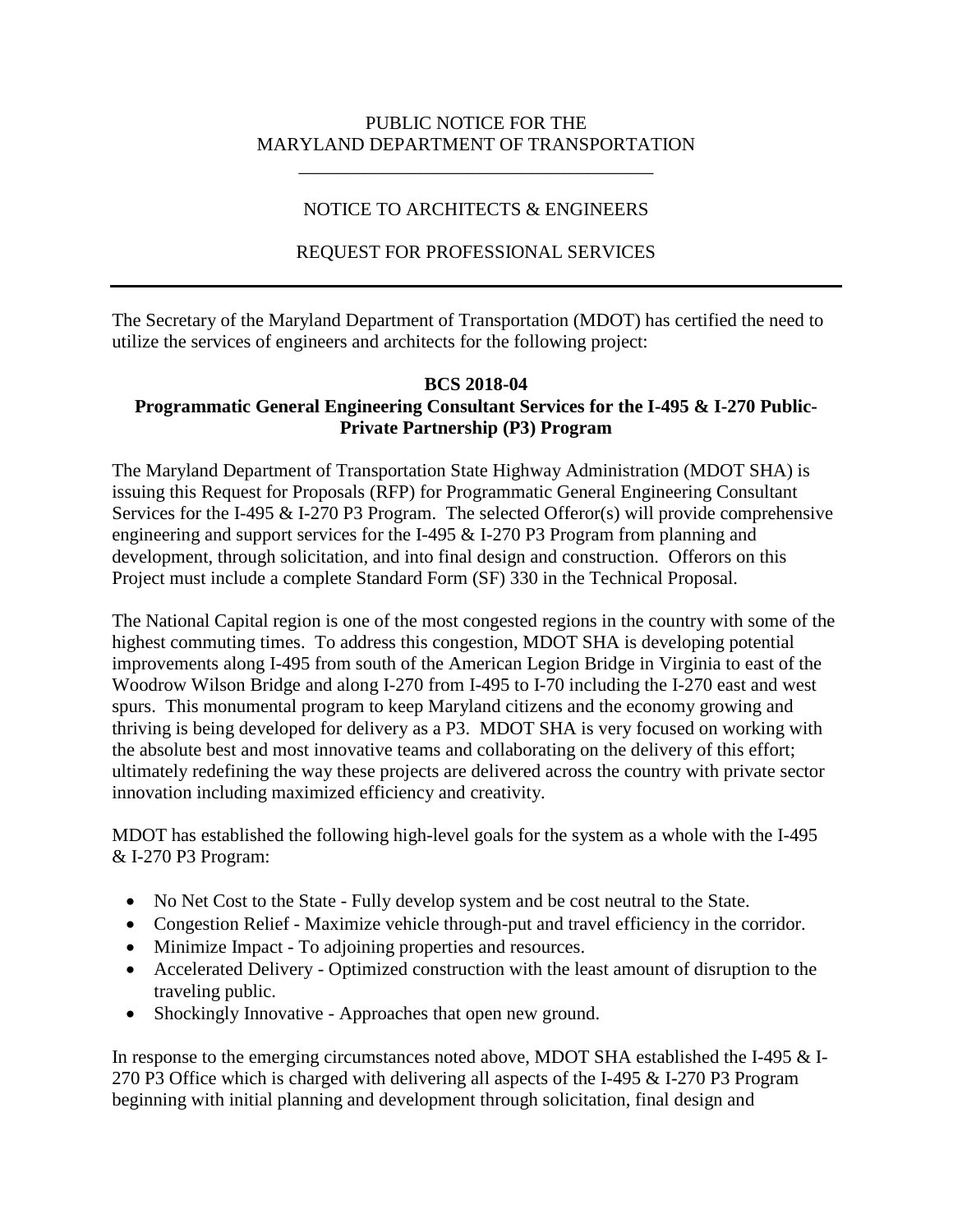construction, and into operations and maintenance. Due to the need to be responsive, scalable, and effective in delivering the I-495 & I-270 P3 Program, the I-495 & I-270 P3 Office is soliciting for a Programmatic General Engineering Consultant (GEC).

MDOT SHA is currently advancing the effort to complete a study to comply with the National Environmental Policy Act (NEPA), known as the I-495 & I-270 Managed Lanes Study. Additional information is available on the I-495 & I-270 Program website: [www.495-270-](http://www.495-270-p3.com/) [P3.com.](http://www.495-270-p3.com/) This is the first study under the I-495 & I-270 P3 Program and extends along I-495 from south of the American Legion Bridge in Virginia to east of the Woodrow Wilson Bridge and along I-270 from I-495 to I-370 including the I-270 east and west spurs. A future study will also be developed along I-270 from I-370 to I-70, beginning in 2019. The I-495 & I-270 Managed Lanes Study is currently being developed by and will continue to be developed by consultant resources other than this contract.

MDOT SHA has engaged multiple consultant firms to assist in the development, oversight and compliance efforts of the I-495 & I-270 Managed Lanes Study. To ensure continuity of the oversight of the I-495 & I-270 Managed Lanes Study, the following consultant firms must be included and integrated fully into this contract by any Consultant Firm responding to this Request for Proposals:

- Blackwater Environmental Group Providing oversight and compliance reviews of the NEPA process and ensuring environmental commitments are maintained throughout the delivery;
- PRR, Inc. Providing development, coordination, and implementation of the I-495  $\&$ I-270 P3 Program communications plan;
- CDM Smith Providing traffic & revenue study services; and
- McCormick Taylor Providing oversight and delegated compliance reviews on behalf of the Maryland Department of the Environment Non-Tidal Wetland and Waterways Division.

The services to be performed under this contract are comprehensive engineering and support services for the I-495 & I-270 P3 Program from planning and development, through solicitation, and into final design and construction. This includes providing the necessary level of staff colocated at the I-495 & I-270 P3 Office as required by MDOT SHA. The Consultant Firm shall be proficient in the services listed in this RFP and shall bring an experienced and expert staff to the project as required.

MDOT SHA anticipates awarding one (1) open-end work-order based contract for these services. The duration of the contract will not exceed five (5) years. The total funding authority for one (1) contract shall not exceed \$90,000,000. MDOT SHA reserves the right to modify the number of contracts and the total funding authority. No minimum amount of work or funds is guaranteed under these contracts. It is anticipated that the Contract will be funded entirely with State Funds.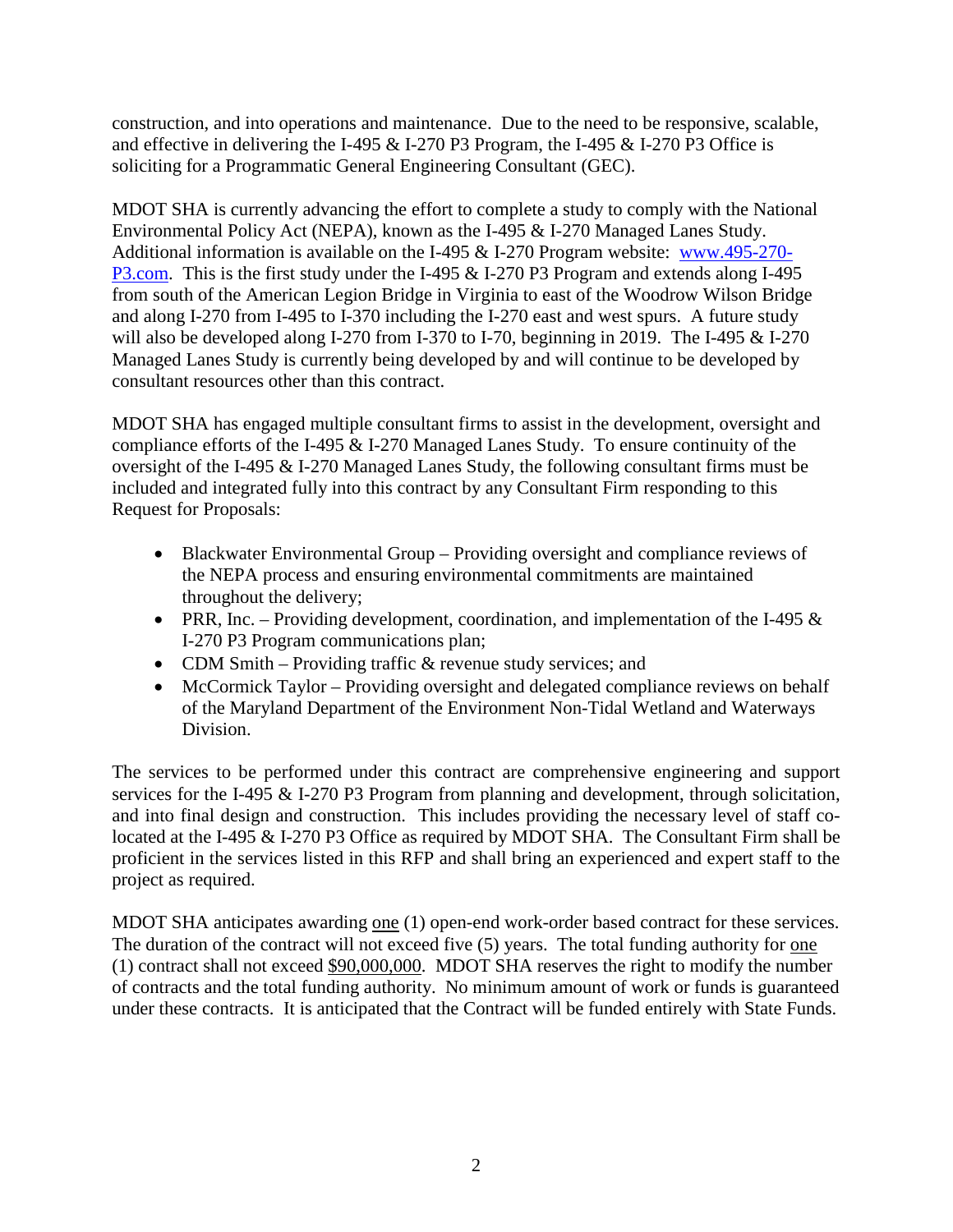The Prime Consultant Firm selected for this contract will be excluded from competing on any team for any P3 agreement related to the I-495 & I-270 P3 Program during the life of this contract. Any Sub-contractor of this contract will be excluded from competing on any team for any P3 agreement related to the I-495 & I-270 P3 Program during the life of this contract, unless released by MDOT SHA at its sole discretion.

A Consultant Firm, either directly or through its Sub-Contractor(s), must be able to provide all services and meet all the requirements requested in this solicitation and the successful Consultant Firm shall remain responsible for Contract performance regardless of Sub-Contractor participation in the work.

Consultant Firms interested in being considered for work on this Project must submit a Technical Proposal for the Project as set forth herein. In order to standardize the method of proposal submission, and to facilitate distribution of proposal materials, it shall be necessary that all Consultant Firms observe the following procedures. All Technical Proposals submitted shall be delivered in one (1) envelope/box. On the front exterior of the envelope/box, the Consultant Firm shall conspicuously mark "Technical Proposal", the Consultant Firm's name, the MDOT SHA Project number, and the Project Title for identification purposes. **Proposals may not be submitted by e-mail or facsimile. Proposals will not be opened publicly.**

If a Joint Venture responds to this project solicitation, MDOT SHA will not accept separate Proposals from the Joint Venture constituents. A Consultant Firm will not be permitted to submit on more than one (1) Joint Venture for the same project Solicitation. Also, a Consultant Firm that responds to a project advertisement as a prime or a prime joint venture constituent may not be included as a designated subcontractor to another Consultant Firm that responds as a prime to the project advertisement. Multiple responses under any of the foregoing situations may cause the rejection of all responses of the Consultant Firms involved. The above does not preclude a Consultant Firm from being set forth as a designated subcontractor to more than one (1) prime responding to the project advertisement.

All proposals received for this Project will be reviewed on a competitive basis. The Consultant Firm that submits the highest rated Technical Proposal will be requested to submit a Price Proposal. Salary, Payroll Burden, and Overhead limitations have been eliminated. Salaries shall be actual per-hour salary rates as supported by Certified Payroll Rosters while Prime and Subconsultants' Payroll Burden and Overhead rates shall be supported by either a Maryland Department of Transportation Business Unit approval letter or by an annual overhead audit performed by an independent Certified Public Accountant in accordance with Federal Acquisition Regulations 48 Code of Federal Regulation 1, Part 31 and applicable MDOT guidelines. The annual overhead audits shall identify separate rates for both home office overhead and field overhead. If negotiations with the Consultant Firm(s) are timely and successful, contract(s) may be awarded to those Consultant Firm(s).

**A Pre-Proposal meeting will be held on AUGUST 15, 2018 at 10:00 a.m**. The meeting will be held in the P3 Classroom at the MDOT SHA I-495 & I-270 P3 Office located at 601 N. Calvert Street, Baltimore, MD 21202.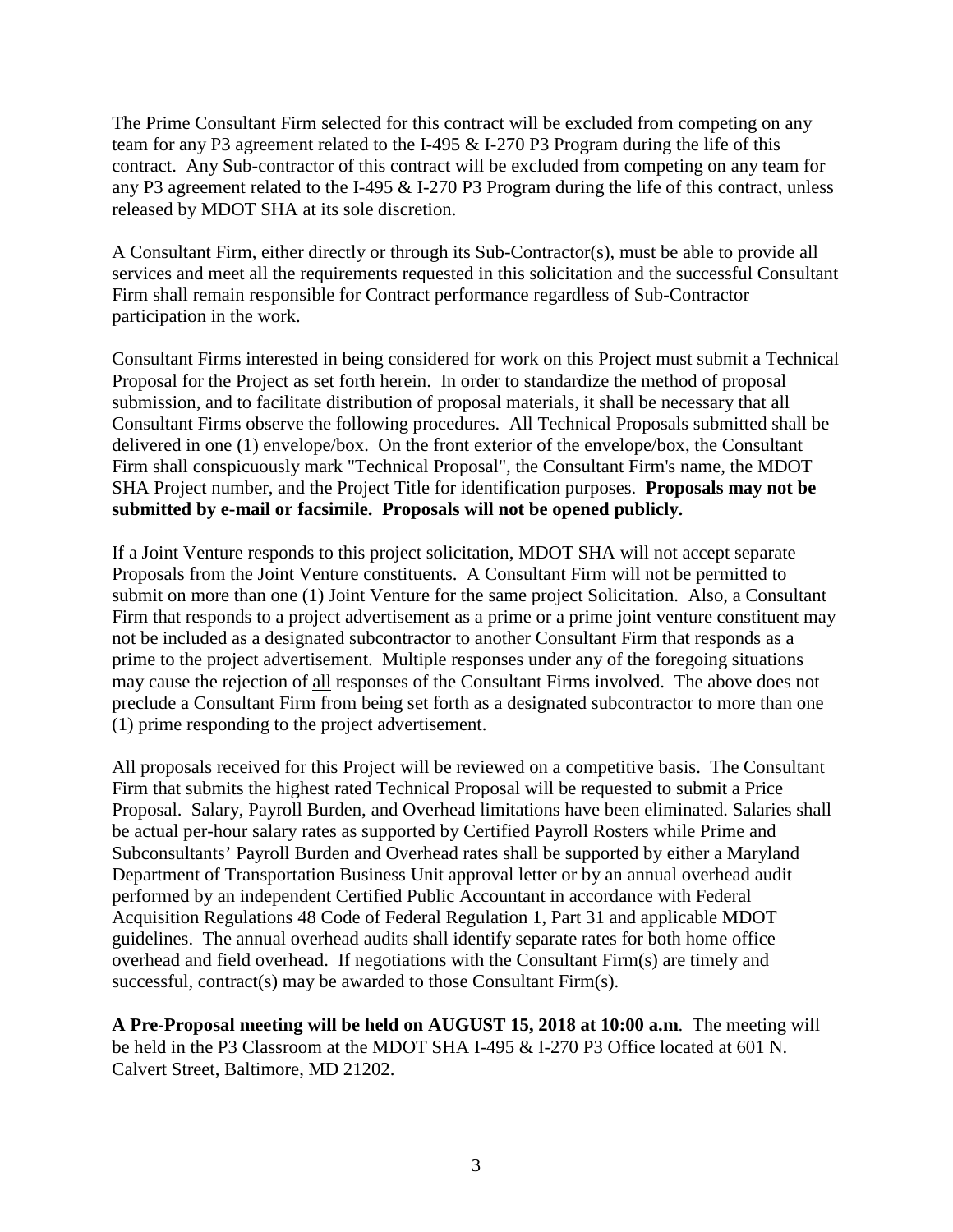The sole point of contact for the State for purposes of this solicitation prior to the award of any Contract is the Procurement Officer at the address listed below:

**Mark Riesett Office of Procurement and Contract Management 707 North Calvert Street Baltimore, MD 21202 Phone: 410-545-0437 E-mail:** [mriesett@maryland.gov](mailto:mriesett@maryland.gov)

Written questions from prospective Offerors will be accepted by the Procurement Officer. All questions concerning submissions and procedures must be submitted by email to [opcm@sha.state.md.us](mailto:opcm@sha.state.md.us) no later than 4:00 pm at least ten (10) calendar days prior to the Proposal due date. The BCS number must be referenced in the email subject line. Problems submitting emails shall be reported to the Consultant Services Division (CSD) telephone number 410-545- 0437.

All addenda to this solicitation will be posted only on eMaryland Marketplace (eMM) and on the Consultant Services Center page of MDOT SHA's Webpage [\(www.roads.maryland.gov\)](http://www.roads.maryland.gov/). No other contact to MDOT employees or personal visits will be accepted.

eMM is an electronic commerce system administered by the Maryland Department of General Services. In addition to using the MDOT SHA website [\(www.roads.maryland.gov\)](http://www.roads.maryland.gov/) the solicitation, Offeror questions and the Procurement Officer's responses, addenda, and other solicitation-related information will be provided via eMM. In order to receive a contract award, a Consultant Firm must be registered on eMM. Registration is free. Go to [https://emaryland.buyspeed.com/bso/login.jsp,](https://emaryland.buyspeed.com/bso/login.jsp) click on "Register" to begin the process, and then follow the prompts.

Each Offeror is requested to indicate its eMaryland Marketplace (eMM) vendor number in the Transmittal Letter (cover letter) submitted at the time of its Proposal submission in response to this RFP.

Before a business entity can do business in the State of Maryland, it must be registered with the State Department of Assessments and Taxation (SDAT). SDAT is located at State Office Building, Room 803, 301 West Preston Street, Baltimore, Maryland 21201. The SDAT website is [http://dat.maryland.gov/Pages/default.aspx.](http://dat.maryland.gov/Pages/default.aspx) It is strongly recommended that any potential Offeror complete registration prior to the due date for receipt of Proposals. An Offerors failure to complete registration with SDAT may disqualify an otherwise successful Offeror from final consideration and recommendation for Contract award.

Facsimile or electronic copies of Proposals are not acceptable. No response received after **12:00 NOON** on **SEPTEMBER 6, 2018** will be accepted, no matter how transmitted.

As part of the Technical Proposal evaluation process, MDOT SHA will also require Oral Presentations.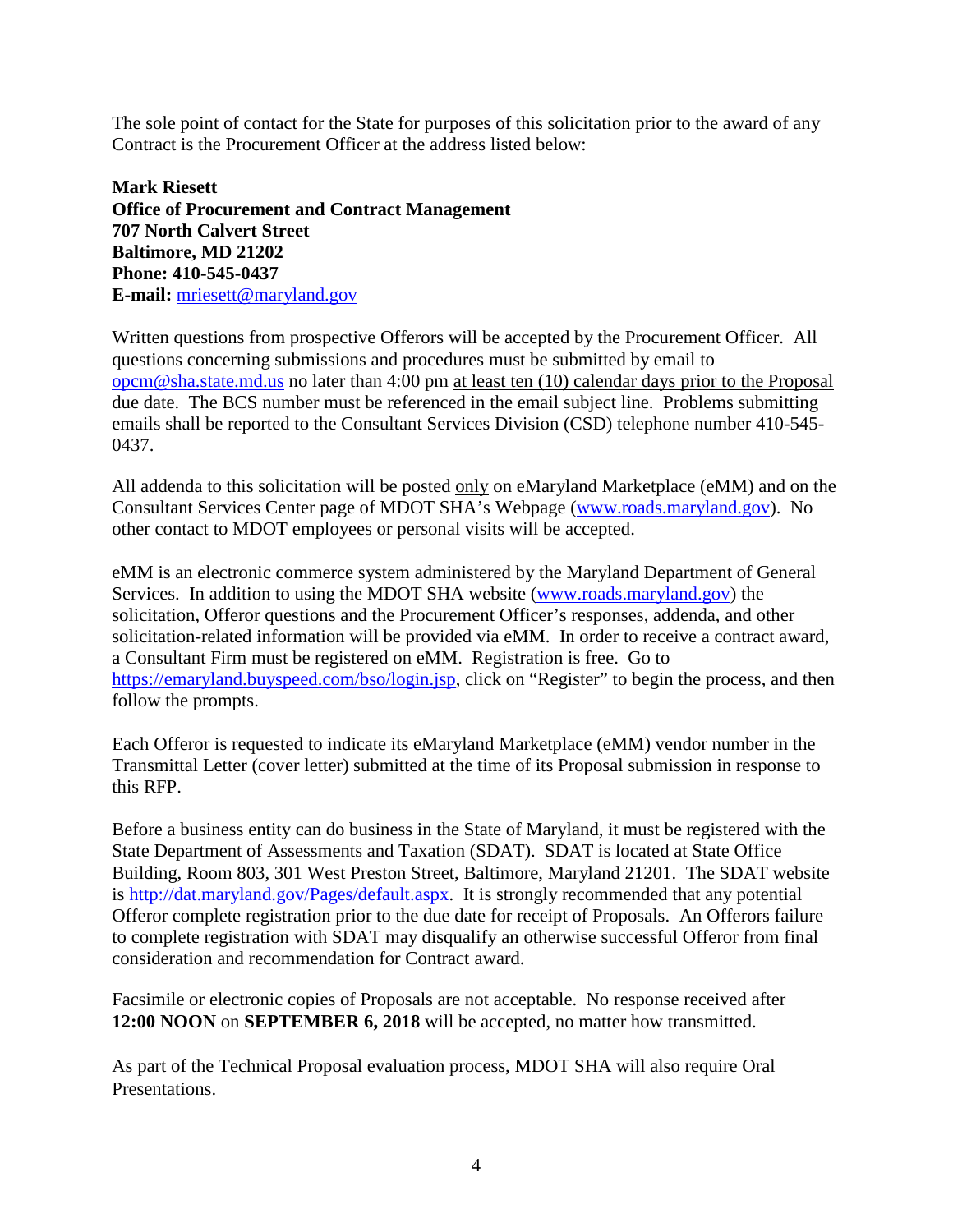Technical Proposals must be submitted in compliance with the MDOT SHA Standard Request for Proposal (RFP) guidelines which can be found on the MDOT SHA Web Page [\(www.roads.maryland.gov\)](http://www.roads.maryland.gov/) by clicking on the link labeled "Business Center", then clicking on the link labeled "Contracts, Bids and Proposals", and then selecting the link for the Consultant Services Center.

MDOT SHA hereby notifies all Proposers that any contract entered into pursuant to this Project advertisement will affirmatively ensure that Minority Business Enterprises (MBE) will be afforded full and fair opportunity to submit proposals in response to this solicitation and will not be discriminated against on the grounds of race, color, or national origin in consideration for an award. MBE firms are encouraged to respond to this solicitation. The MDOT SHA hereby notifies all Offerors that regarding any contract entered into pursuant to this advertisement, whenever the term "disadvantaged" and "minority" is used, it is understood to include women.

#### RESPOND TO:

Mark Riesett Office of Procurement and Contract Management, Fourth Floor, MS C-405 707 North Calvert Street Baltimore, MD 21202

Proposals sent by U.S. Postal Service should be sent to the address listed above. Late Proposals will not be considered. Hand or commercial delivery is recommended and should be delivered to the address stated above. MDOT SHA is not responsible for Proposals received late regardless of the method of shipment or delivery.

MDOT SHA reserves the right to reject any and all Proposals received in response to this request and is not liable for any cost incurred by any Consultant Firm in connection with the preparation and presentation of Proposals.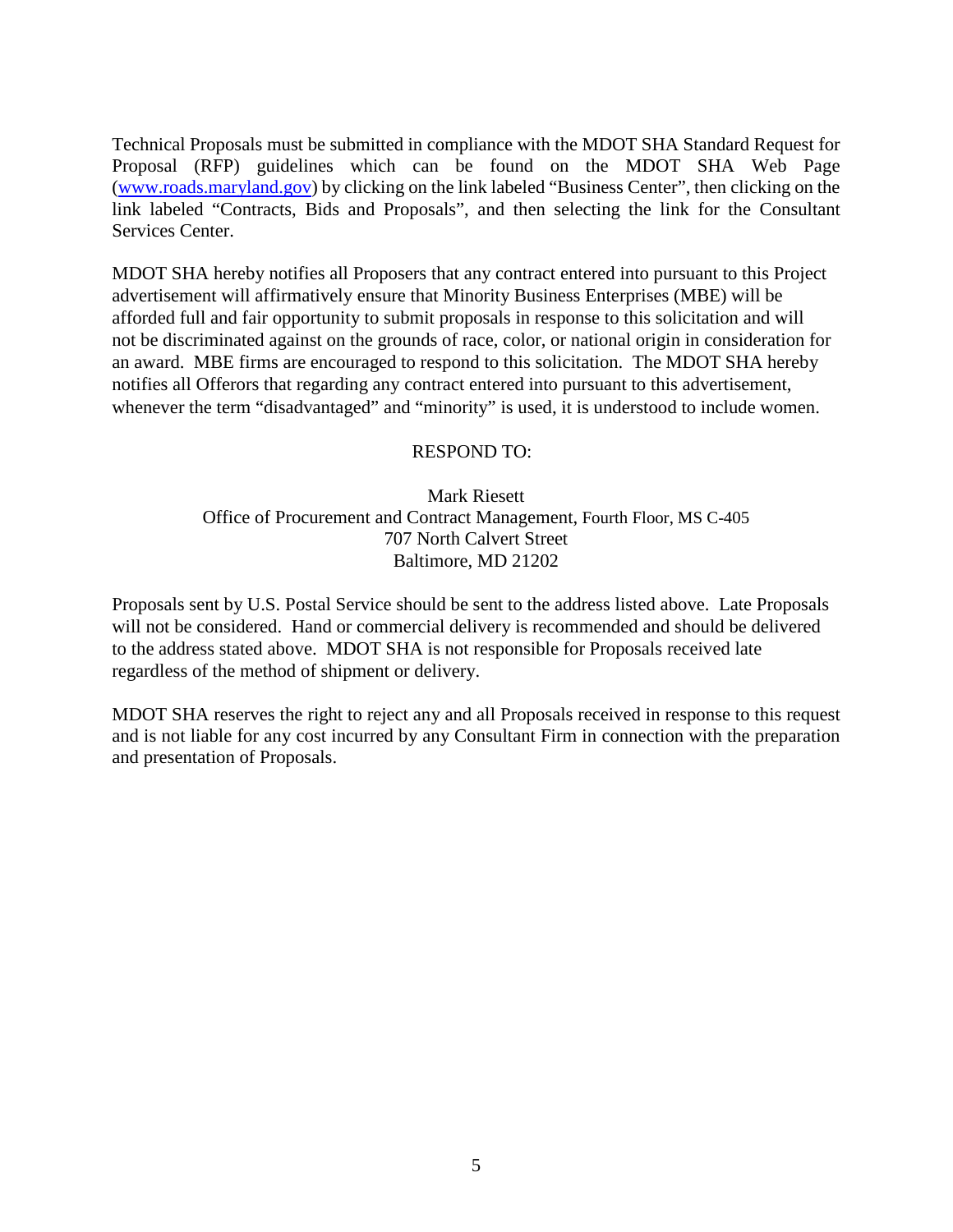#### **Maryland Department of Transportation State Highway Administration Project Number: BCS 2018-04**

## **1. Project Description**

The MDOT SHA is seeking consultant assistance to perform Programmatic General Engineering Consultant Services for the I-495 & I-270 P3 Program. MDOT SHA anticipates awarding one (1) open-end work-order based contract that may cover multiple work-orders for these services. The duration of the contract will not exceed five (5) years. The total funding authority for one (1) contract shall not exceed \$90,000,000. MDOT SHA reserves the right to modify the number of contracts and the total funding authority. The Consultant Firm selected for this project shall provide on-call and on-site professional General Engineering Services consisting of individual project assignments consistent with MDOT SHA's requirements. All work will be by work-orders, which will define in detail the work scope, schedule, manpower, and cost of each work-order. No minimum amount of work or funds is guaranteed under these contracts. It is anticipated that the Contract will be funded entirely with State Funds. Contract award(s) is subject to receipt of necessary funding and approval by the Maryland Board of Public Works.

The Contract will be administered solely by the MDOT SHA's I-495 & I-270 P3 Office located at 601 North Calvert Street, Baltimore, MD 21202 to support the Architectural and Engineering needs of the MDOT SHA I-495 & I-270 P3 Program. Assignments may be made to support other MDOT SHA Offices, the MDOT Transportation Secretary's Office (TSO), any of the MDOT Transportation Business Units (TBU), or other agencies in supporting the I-495  $&$  I-270 P3 Program. Any work-orders assigned under this contract must be for services as outlined in the contract scope of work and in conformance with all contract terms and conditions and payment provisions.

The Consultant Firm is advised that in the event that a No-Build Alternative is selected by the Federal Highway Administration at the conclusion of the NEPA process, MDOT SHA may elect to terminate this contract.

## **2. Consultant Services Required**

Services under this project will provide expertise in engineering, project mangement, and construction management; environmental review and oversight; public communciations; MBE professional services program development; geotechnical, pavement, soil testing; subsurface utility exploration; survey/data collection; landscape architecture; quality assurance testing; tolling; and traffic and revenue studies. Specific assignments are expected to vary depending on MDOT SHA's needs throughout the duration of the contract. The Consultant Firm may be authorized to subcontract for specialty services with prior approval of the MDOT SHA.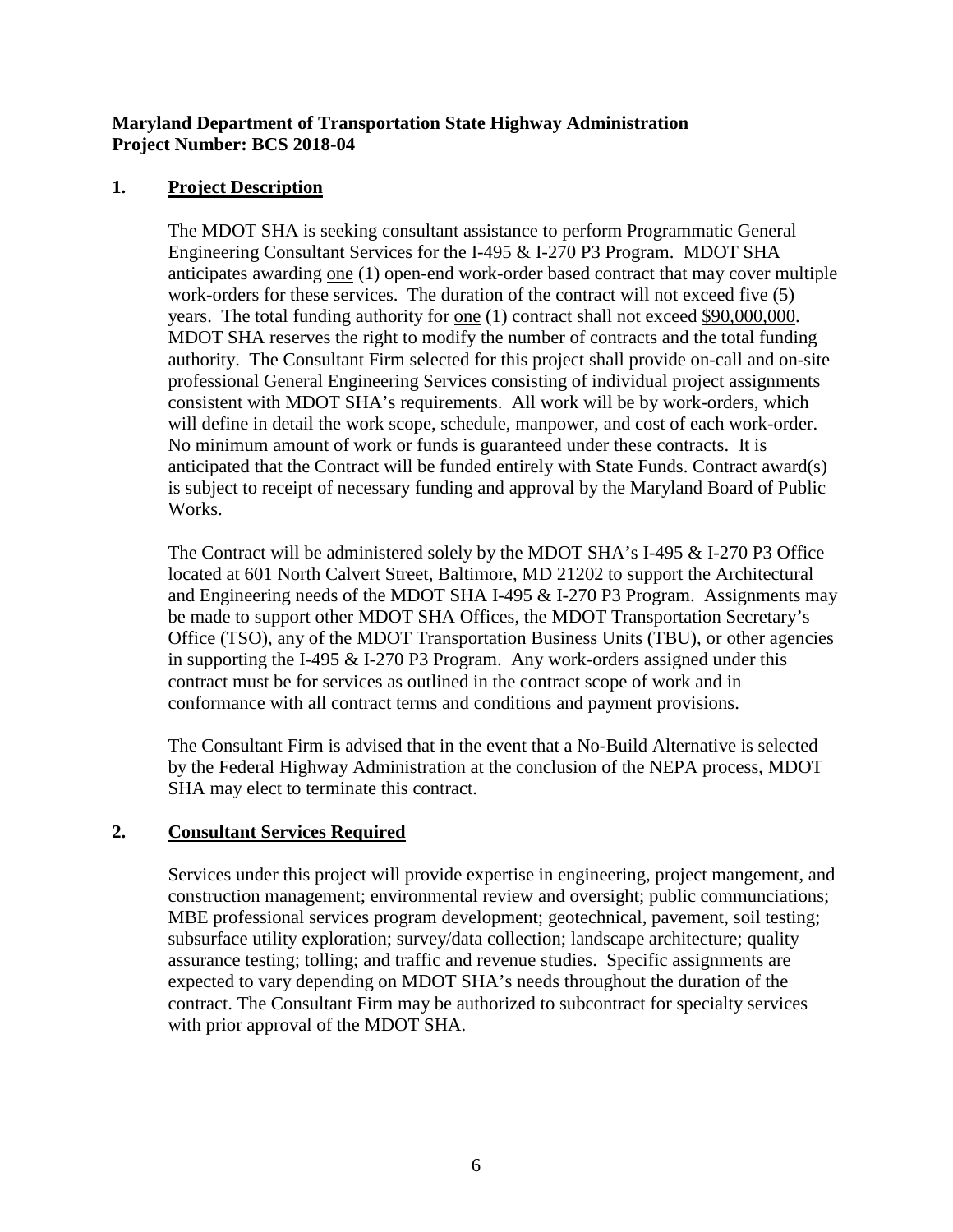The MDOT SHA may request the above services concurrently or independently on multiple project assignments, as necessary. Accordingly, the Consultant Firm shall have and demonstrate the ability and manpower to respond to and act immediately on project assignments without any delay and interruption to other MDOT SHA project assignments. On-site consultant staff will be required and will operate under the direction of MDOT SHA management. All on-site support staff are subject to the annual audited field overhead rate when working at a MDOT SHA facility 90 or more consecutive days.

Listed below is the Scope of Services and Examples of Work, Certifications and Engineering Standards and Guidelines.

Scope of Services and Examples of Work:

Comprehensive engineering and support services to be provided may include, but not limited to the following:

- *a.* Engineering, project management and construction management services;
- *b.* Environmental review and oversight including the NEPA process and delegated permitting reviews;
- *c.* Public communications services;
- *d.* Professional services program development;
- *e.* Geotechnical, pavement, and soil testing services;
- *f.* Subsurface utility exploration services;
- *g.* Survey and data collection services;
- *h.* Landscape architecture services;
- *i.* Ouality assurance testing services;
- *j.* Tolling services; and
- *k.* Traffic and revenue study services.

Examples of services to be provided may include, but are not limited to, the following:

- *a.* Develop performance specifications and P3 contract documents including developing boilerplate templates;
- *b.* Develop, implement, and audit construction management and quality management programs for P3 delivery;
- *c.* Comprehensive management, planning, design, construction, operations and other technical support services including, but not limited to, P3 solicitation management and oversight, scheduling, budgeting, cost estimating, and document control;
- *d.* Provide discipline specialist leadership and coordination, subject to MDOT SHA oversight, leading to effective coordination of MDOT SHA's interests of due diligence;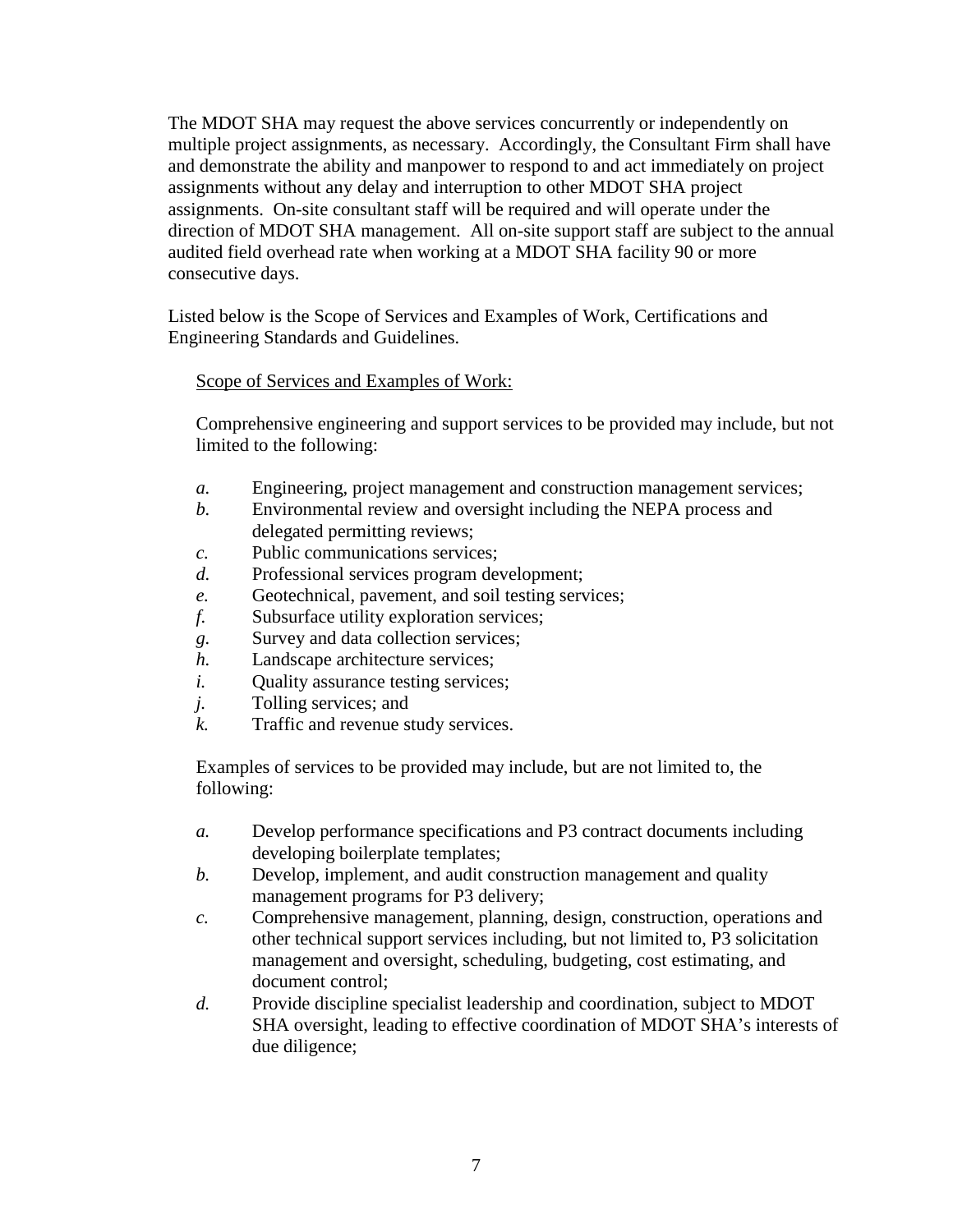- *e.* Provide comprehensive program, solicitation and major project scheduling development and management services and leadership on appropriate program management control software, as needed;
- *f.* Provide risk-based analysis of program activities;
- *g.* Review of reports and documents for compliance with NEPA;
- *h.* Review of permit submittals for Maryland Department of the Environment Non-Tidal Wetland and Waterway Permits;
- *i.* Develop and implement a communication plan for the I-495 & I-270 P3 Program for stakeholders such as the general public, elected officials, media, and industry;
- *j.* Develop and implement an MBE professional services outreach and development plan for delivery of the I-495 & I-270 P3 Program;
- *k.* Draft applications and proposals to the United States Department of Transportation (USDOT) for established and emerging programs;
- *l.* Provide specialized feasibility studies and white papers as needed;
- *m.* Comprehensive toll services including policy, tolling concepts, access and operations studies, toll technology, toll infrastructure, concept of operations, development of back office requirements and agreements, and operations and performance criteria; and
- *n.* Development and/or review of exploratory (Level I), concept (Level II), and investment grade (Level III) traffic & revenue studies;

There may be instances when MDOT SHA requires the Consultant Firm to provide emergency response times for a given project or work-order assignment. Therefore, the Consultant Firm may be required to provide those services within 24 hours of notification or as otherwise directed by SHA.

The Consultant Firm will keep MDOT SHA's I-495 & I-270 P3 Office and/or its appointed designee continually advised of the progress on the project/work assignment being considered. The Consultant Firm will receive direction from either the I-495 & I-270 P3 Office and/or its appointed designee. Progress meetings will be held as necessary to review the work accomplished.

## **3. Certifications**

All individuals supplied by the Consultant Firm to work on-site at a MDOT SHA facility must complete the following four (4) MDOT SHA Core Training courses: Americans with Disabilities Act (ADA) Awareness, Limited English Proficiency (LEP), Sexual Harassment Prevention and Awareness, and Workplace and Domestic Violence Awareness. Proof of completion of the required MDOT SHA Core Training Courses for each individual must be supplied to the I-495 & I-270 P3 Office before he/she can begin work.

The cost to achieve the various certifications, re-certifications, and Core Training, including course costs, time and mileage to attend the training/testing, shall be paid for by the Consultant Firm or the individual, not MDOT SHA. Other training may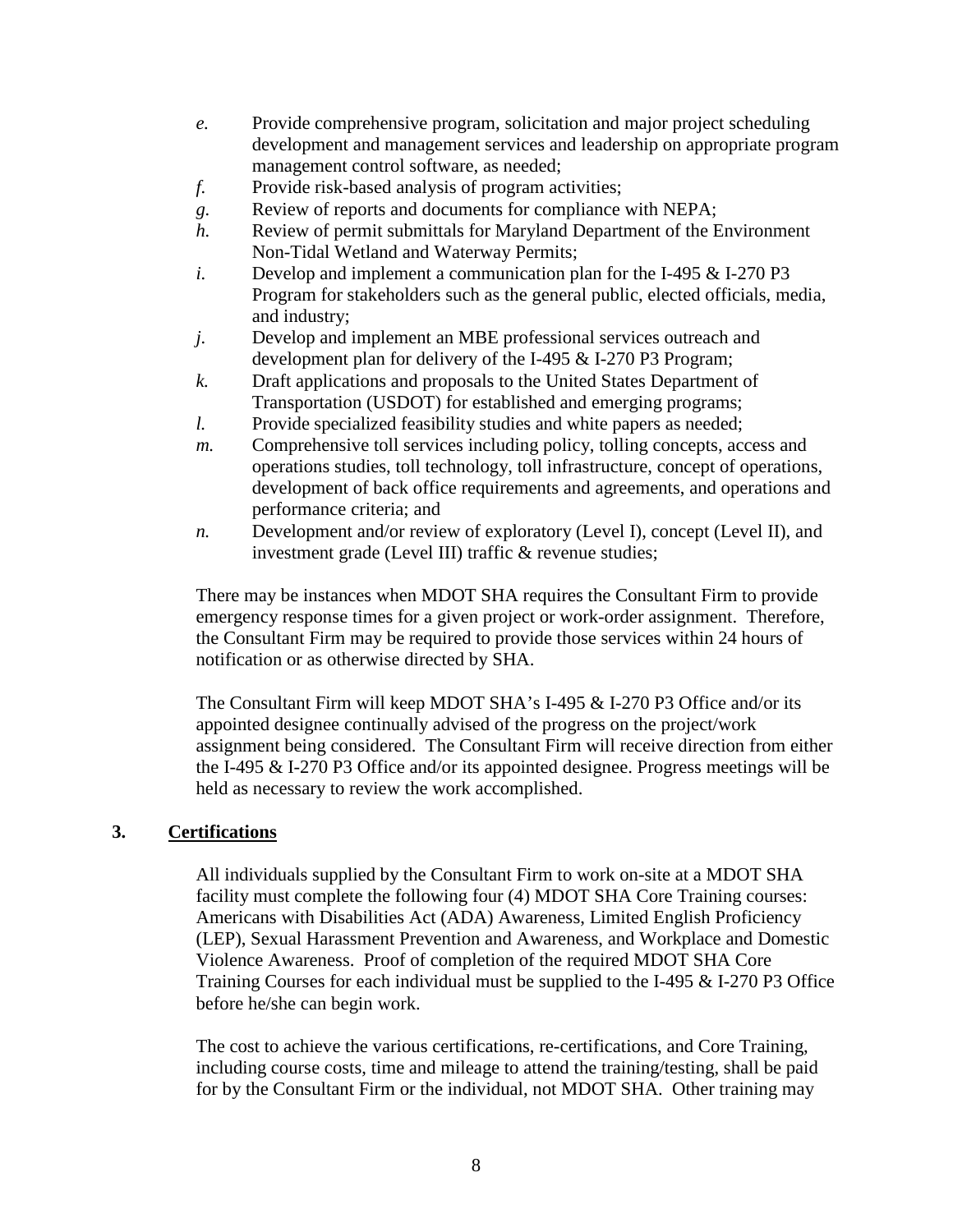also be required based on changing MDOT SHA policies. Consultant Firms are expected to make reasonable accommodations for their staff to attend training.

## **4. Safety Items**

The Consultant Firm shall supply all required personal protective equipment and safety items including, but not limited to, a hard hat and safety vest. All equipment must comply with MDOT SHA's High Visibility Apparel Policy, MDOT SHA's Office of Construction's Directive on Personal Protective Equipment (PPE), and all OSHA and MOSH regulations.

## **5. Engineering Standards and Guidelines**

The Consultant Firm shall perform all contract engineering services in accordance with the current editions of the following references, their interim specifications, their successor replacement references, and all other pertinent guidelines and memoranda as released by FHWA, AASHTO, and MDOT SHA including, but not limited to the following publications:

- a. AASHTO "A Policy on Geometric Design of Highways and Streets";
- b. AASHTO "A Policy for Design Standards on the Interstate";
- c. AASHTO "LRFD Bridge Construction Specifications";
- d. AASHTO "LRFD Bridge Design Specifications";
- e. AASHTO "Standard Specifications for Highway Bridges";
- f. AASHTO "Standard Specifications for Structural for Highway Signs, Luminaires and Traffic Signals";
- g. AASHTO "Standard Specifications for Transportation Materials and Methods of Sampling and Testing, parts I and II";
- h. FHWA "Manual on Uniform Traffic Control Devices"; and
- i. MDOT SHA "Volume II Specifications for Consulting Engineers' Services" (April 1986).

## **6. General Requirements**

- a. MDOT SHA "General Conditions for Consulting Services" dated January 1989;
- b. MDOT SHA "Specifications for Consulting Engineers' Services" dated April, 1986; and
- c. MDOT SHA "Request for Proposal" dated April, 2002.

## **7. Special Requirements - MBE Provisions**:

The Maryland Department of Transportation (MDOT) hereby notifies all Offerors that with regard to any contract entered pursuant to this solicitation, Minority Business Enterprise (MBE) firms will be afforded full opportunity to participate in response to this solicitation and will not be subject to discrimination on the basis of race, color, national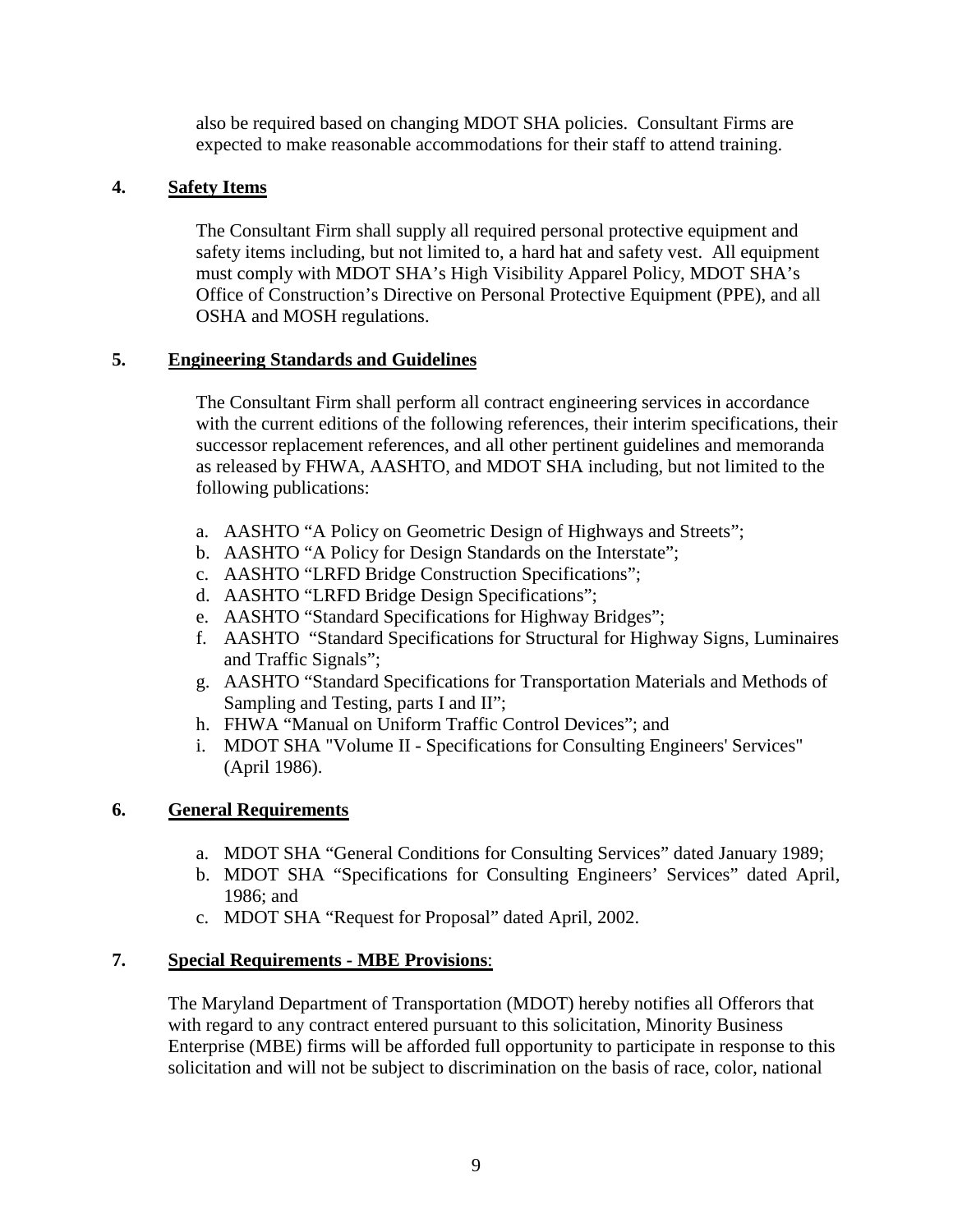origin, age, sex or disability in consideration for an award (23 CFR § 200, 49 CFR § 21 and 26).

It is the goal of MDOT that certified businesses participate in all contracts. Each contract may contain a goal for MBE participation, on a contract-by-contract basis. Consultant Firms interested in submitting a Technical Proposal in response to this solicitation must comply with the 2017 edition of Standard and Supplemental Specifications for Construction and Materials, Part I – GENERAL PROVISIONS 7.29, "Minority Business Enterprise and Affirmative Action".

To comply with the aforesaid GENERAL PROVISIONS, Consultant Firms who submit Technical Proposals must clearly set forth the MBE Prime firm(s) *and* MBE subcontractor(s) proposed for goal attainment indicating:

- a. Firm's name and address,
- b. The proposed work,
- c. Percentage of total work,
- d. MDOT certification number, and
- e. Applicable NAICS Codes

**NOTE**: MBE firms must be certified for the specific work to be performed to count their participation towards meeting the MBE participation goal. Only include the applicable NAICS Code(s) for the services/work the MBE firm is proposed to perform in support of the project. Proposed MBE firms **must be certified by MDOT in those NAICS Code(s) at the time of the Technical Proposal submission and remain certified through contract award** by MDOT to participate on State funded Projects.

**NOTE**: New Guidelines Regarding MBE Prime Self-Performance. Please note that when a certified MBE firm participates as a prime contractor (including a prime participating as a joint venture) on a contract, a procurement agency may count the distinct, clearly defined portion of the work of the contract that the certified MBE firm performs with its own forces toward fulfilling up to fifty-percent (50%) of the MBE participation goal (overall) and up to one hundred percent (100%) of not more than one of the MBE participation subgoals, if any, established for the contract. For example, for an engineering services contract that has a 27% MBE overall participation goal and subgoals of 7% for African American firms, a certified African American MBE prime can self-perform (a) up to 13.5 % of the overall goal and (b) up to 7% of the African American subgoal. The remainder of the overall goal and subgoals would have to be met with other certified MBE firms or a waiver request.

A current directory of certified MBE firms is available through the MDOT Office of Minority Business Enterprise, 7201 Corporate Center Drive, Hanover, MD 21076. The phone numbers are (410) 865-1269, 1-800-544-6056, or TTY (410) 865-1342. The directory is also available on the MDOT website at [http://mbe.mdot.state.md.us/directory/.](http://mbe.mdot.state.md.us/directory/) The most current and up-to-date information on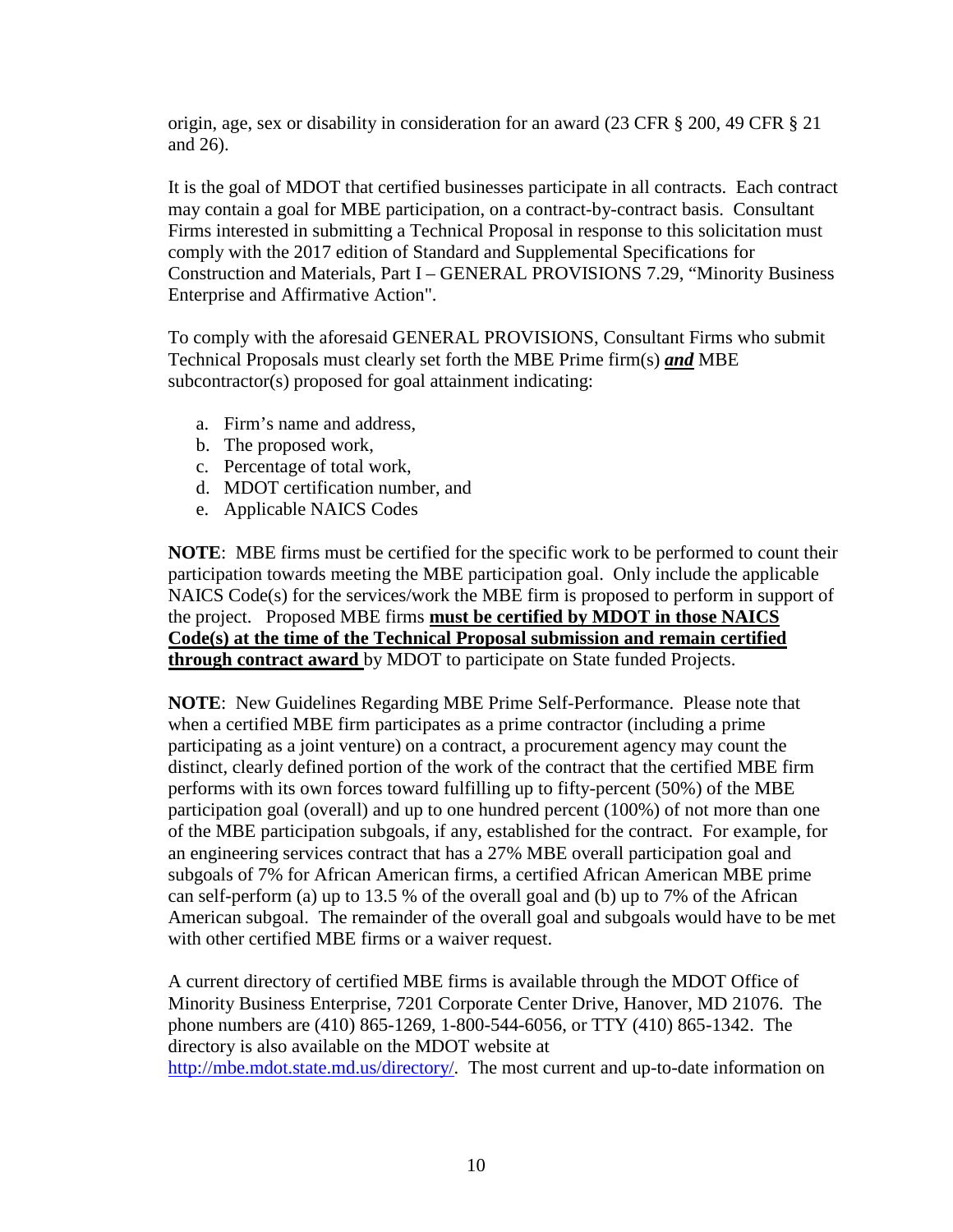MBE firms is available via this website. **Only MDOT-certified MBEs may be used to meet the MBE subcontracting goals.**

The Consultant' Firm's failure to submit all the required MBE information, in the specified areas, will result in the Consultant Firm being disqualified from further consideration on this Project, unless it is in the best interest of the State to seek clarification or additional information from the Consultant Firm.

A. Contract Goals

For this contract, an overall goal of **twenty percent (20%)** has been established for MBE participation.MBE proposers must meet the established MBE goal by either their own forces or approved MBE Sub-Consultant(s). When an MBE performs as a participant in a joint venture, they may count a portion of the total dollar value of the contract equal to the distinct and clearly defined portion of the work that the MBE performs with its own forces, toward the MBE goals and the proposed participation must be listed in Section C 11 of SF 330.

In addition to listing the MBEs, Consultant Firms must also list each non-MBE firm proposed in Section C of the SF 330 including the proposed work and percentage of work in Section C 11 of SF 330.

In addition, the following subgoals have been established for this procurement:

- **Seven percent (7%)** for African-American MBEs,
- **Zero percent (0%)** for Asian-American MBEs,
- **Two percent (2%)** for Hispanic-American MBEs,
- **Nine percent (9%)** for Woman-Owned MBEs, and
- **One percent (1%)** for firms classified as Veteran-Owned.

Notwithstanding any subgoals established above, the Offeror is encouraged to use a diverse group of subcontractors from any/all of the various MBE classifications to meet the remainder of the overall MBE participation goal.

- B. The following Minority Business Enterprise participation instructions, and forms are provided on MDOT SHA's website at [www.roads.maryland.gov/Index.aspx?PageId=767](http://www.roads.maryland.gov/Index.aspx?PageId=767) to assist Offerors:
	- MDOT MBE Form A MBE Utilization and Fair Solicitation Affidavit **(must submit with Proposal)**
	- MDOT MBE Form B MBE Participation Schedule **(must submit with Proposal)**
	- MDOT MBE Form C Outreach Efforts Compliance Statement
	- MDOT MDE Form D MBE Subcontractor Project Participation Affidavit
	- MDOT MBE/DBE Form E Good Faith Efforts Guidance and Documentation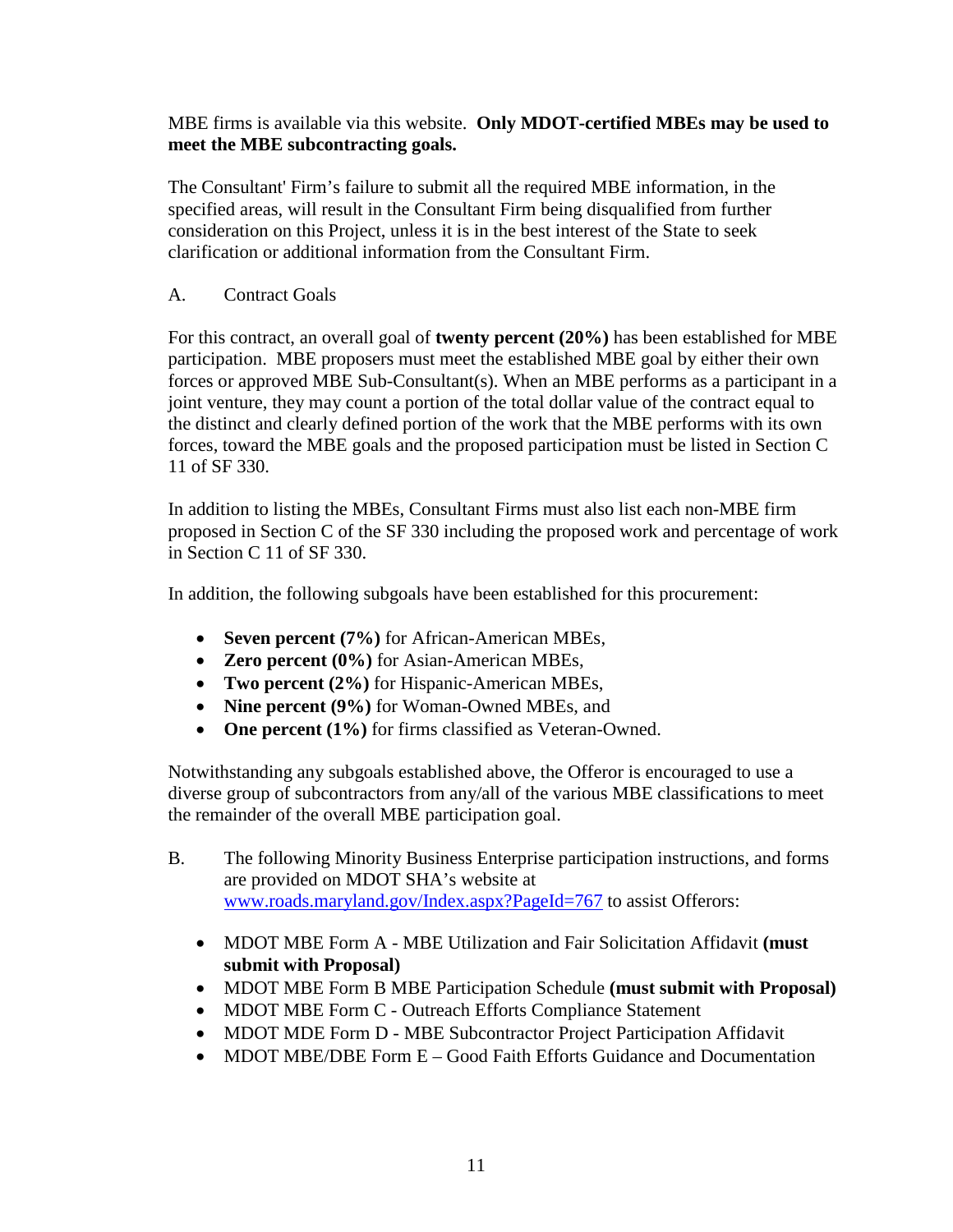By submitting a response to this solicitation, the Offeror acknowledges the overall MBE subcontractor participation goal, and commits to achieving the goal by utilizing certified minority business enterprises or requests a full or partial waiver of the goal. An Offeror that requested a waiver of the goal or any of the applicable subgoals will be responsible for submitting the Good Faith Efforts Documentation to Support Waiver Request and all documentation within ten (10) Working Days from notification that it is the recommended awardee or from the date of the actual award, whichever is earlier, as required in COMAR 21.11.03.11.

As set forth in COMAR 21.11.03.12-1, once the Contract work begins, the work performed by a certified MBE firm, including an MBE prime, can only be counted towards the MBE participation goal(s) if the MBE firm is performing a commercially useful function on the Contract.

#### C. Liquidated Damages

MDOT hereby notifies all proposers that in regard to any contract entered into pursuant to this advertisement the Contract that will result from this Solicitation will require the Consultant Firm to make good faith efforts to comply with the MBE Program and Contract provisions and the Contract will contain the following provisions related to the imposition of Liquidated Damages:

MDOT SHA and the Consultant Firm acknowledge and agree that MDOT SHA will incur economic damages and losses, including, but not limited to, loss of goodwill, detrimental impact on economic development, and diversion of internal staff resources, if the Consultant Firm does not make good faith efforts to comply with the requirements of the MBE Program and pertinent MBE Contract provisions. The parties further acknowledge and agree that the damages MDOT SHA might reasonably be anticipated to accrue as a result of such lack of compliance are difficult or impossible to ascertain with precision and that liquidated damages represent a fair, reasonable, and appropriate estimation of damages.

Upon a determination by MDOT SHA that the Consultant Firm failed to make good faith efforts to comply with one or more of the specified MBE Program requirements or pertinent MBE Contract provisions and without MDOT SHA being required to present any evidence of the amount or character of actual damages sustained, the Consultant Firm agrees to pay liquidated damages to MDOT SHA at the rates set forth below. Such liquidated damages are intended to represent estimated actual damages and are not intended as a penalty. The Consultant Firm expressly agrees that MDOT SHA may withhold payment on any invoices as an offset against liquidated damages owed. The Consultant Firm further agrees that for each specified violation, the agreed-upon liquidated damages are reasonably proximate to the loss MDOT SHA is anticipated to incur as a result of each violation.

1. Failure to submit each monthly payment report in full compliance with COMAR 21.11.03.13B (3): \$23.00 per day until the monthly report is submitted as required.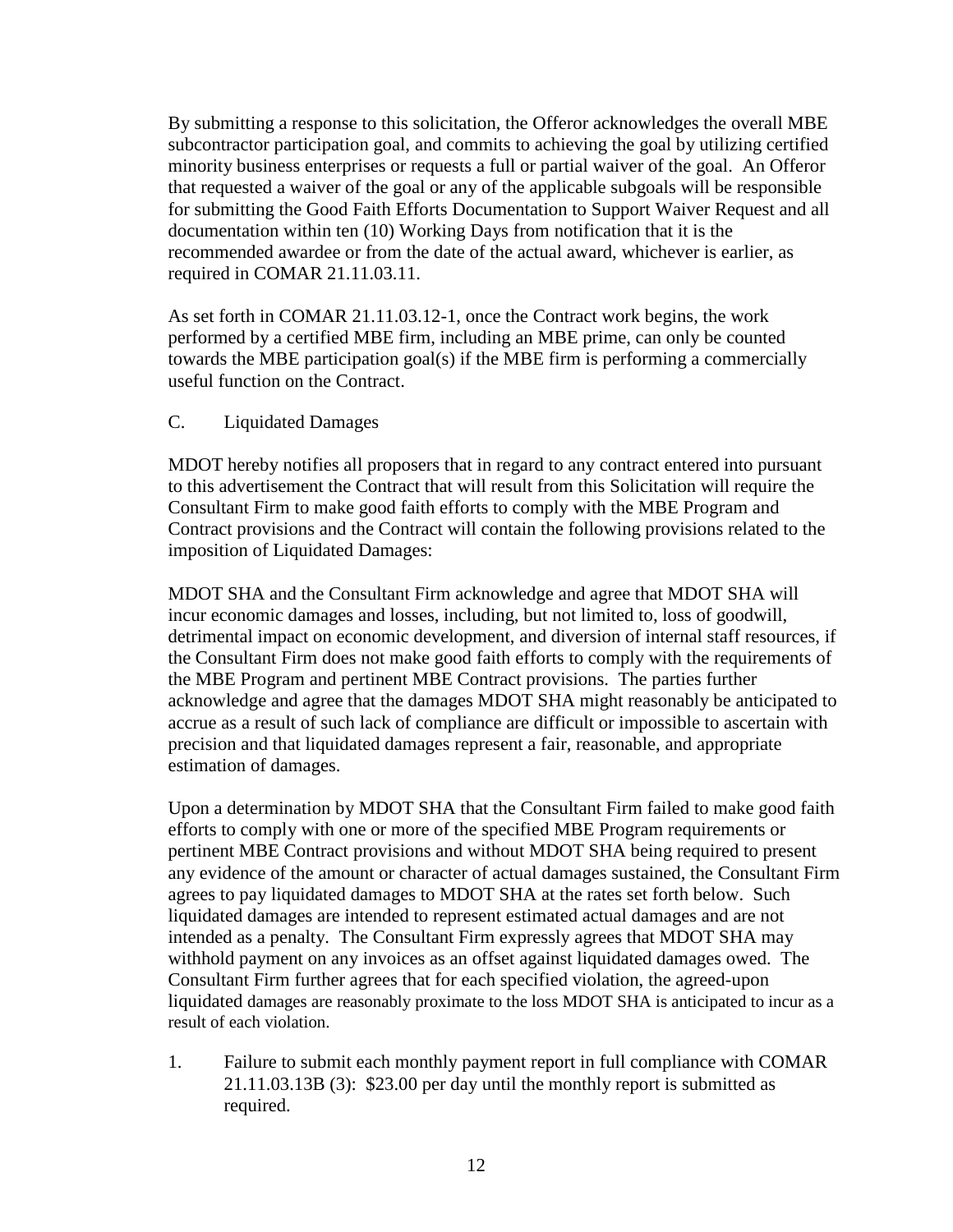- 2. Failure to include in its agreements with MBE subcontractors a provision requiring submission of payment reports in full compliance with COMAR 21.11.03.13B (4): \$82.00 per MBE subcontractor.
- 3. Failure to comply with COMAR 21.11.03.12 in terminating, canceling, or changing the scope of work/value of a contract with an MBE subcontractor and/or amendment of the MBE participation schedule: the difference between the dollar value of the MBE participation commitment on the MBE participation schedule for that specific MBE firm and the dollar value of the work performed by that MBE firm for the Contract.
- 4. Failure to meet the Consultant Firm's total MBE participation goal and subgoal commitments: the difference between the dollar value of the total MBE participation commitment on the MBE participation schedule and the MBE participation actually achieved.

Notwithstanding the assessment or availability of liquidated damages, MDOT SHA reserves the right to terminate the Contract and to exercise any and all other rights or remedies which may be available under the Contract or which otherwise may be available at law or in equity

## **8. Evaluation Criteria**

The major factors/criteria to be used in evaluating Technical Proposals in descending order of importance are:

- a. Oral Presentation
- b. Key Staff (SF 330 Part I, Section E)
- c. Specialized Expertise (SF 330, Part I Section H)
- d. Relevant Projects (SF 330 Part I, Section F)
- e. Organizational Chart (SF 330, Part I, Section D)
- g. Scope of Services and Work Plan;
- h. Subcontractor Commitment;
- i. Compatibility of the size of the firm with the size of the proposed project;
- j. Capacity to accomplish the proposed work in required time;
- k. Insurance;
- l. Financial Responsibility;

## **9. Technical Proposal Required Information**

All materials shall be in a 3-ring binder (spiral and comb binding is not permitted). US Government forms are to be completed with standard size typing and are not to be photo reduced. Computer generated forms are acceptable; however, the format and spacing is to be identical to that of the Standard Forms 330.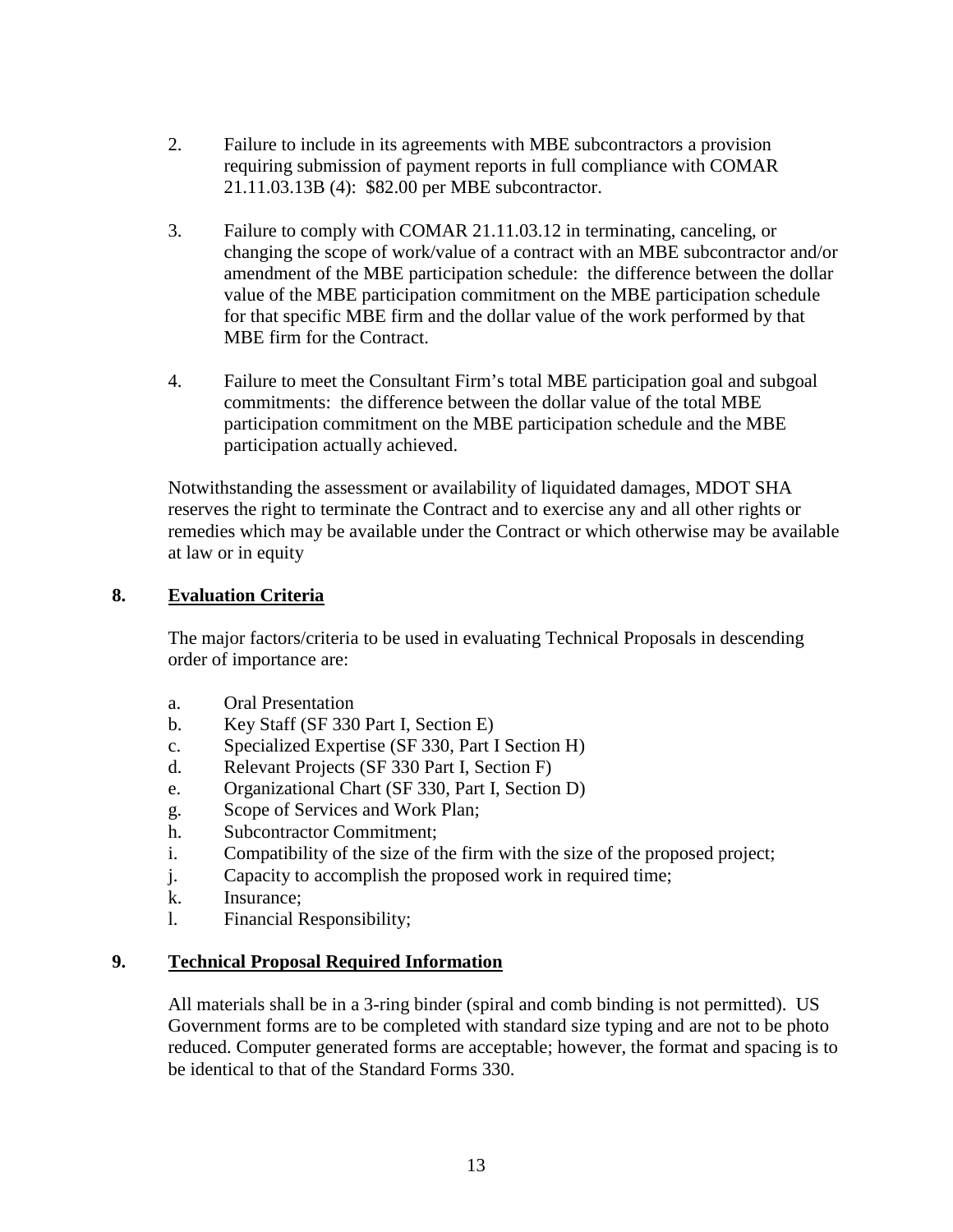With the exception of Government forms and the Organizational Chart, all pages included with your Technical Proposal submission are required to be standard 8½ x 11 size paper with a minimum of a one-inch margin on all sides and no smaller than 10-point Times New Roman font. Sections of the Technical Proposal must be separated by dividers that identify each section, and do not count as pages. Dividers can have photographs or graphics, but no narrative, on the obverse side and any graphics will not be evaluated. The reverse side shall be unmarked. Attachments to the Proposal are unacceptable.

- One USB portable drive in a protective case **labeled** with the BCS number, Project Title and Consultant Firm's name to include: One (1) full PDF version of the Technical Proposal submittal as well as Sub-Folders containing the associated individual PDF files for each Section required herein. Sub-Folders and Sections must be labeled to identify each accordingly. All PDF documents must follow the naming convention of (BCS #-Prime/JV Name-Name Identifying the Document (i.e.: BCS 2018-99-ABC Firm-Scope of Services);
- One (1) unbound original with original signatures marked as "ORIGINAL" on the front cover of the proposal and six (6) bound copies marked as "COPY" on the front cover of the proposals comprised of:
- A. Cover Letter on the Consultant Firm's/Joint Venture's letterhead limited to two (2) pages, which must contain:
	- i. The names, contact numbers and email addresses of the Primary Liaison, Minority Business Enterprise (MBE) Consultant Liaison Officer for Minority Affairs, and your Consultant Firm's contact person for this procurement process. The Primary Liaison, MBE Liaison Officer, and the firm's procurement contact may be the same or different individuals
	- ii. The e-mail address of the contact person for this Project. Future correspondence related to this Project, prior to award of a contract, may be transmitted via e-mail.
	- iii. The information that the Consultant Firm/Joint Venture have the financial capacity to provide the services and has measures of protection for the State against errors and omissions.
	- iv. Certification that the Consultant Firm/Joint Venture have read and fully understand the requirements set forth to be provided for this request for proposal.
	- v. Certification that the Consultant Firm/Joint Venture and proposed team possesses the expertise, resources, knowledge and technical ability to perform all elements of the project's scope and deliver all the requirements set forth through its own forces and those of its subcontractors.
	- vi. Acknowledges this is an open-ended work-order based contract and understands that work-orders will be assigned with schedules and/or deadlines to provide deliverables, services, etc.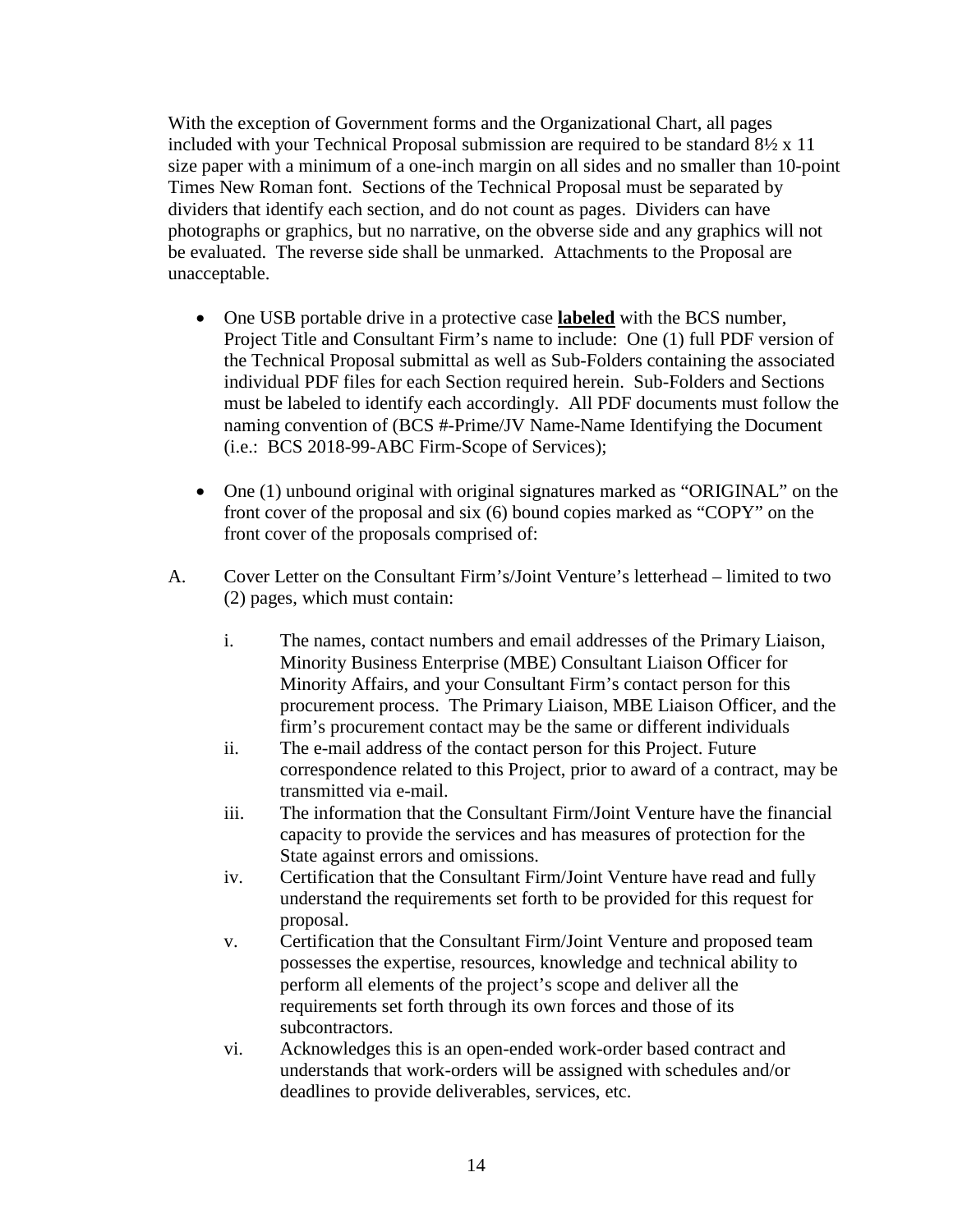- vii. Acknowledges that the Consultant Firm/Joint Venture and proposed team understand and have the capability to perform multiple simultaneous project assignments.
- viii. Certification that Key Staff individuals meet the education, experience, certification/registration and expertise requirements set forth in this Request for Proposal.
- iv. Acknowledges that the Consultant Firm/Joint Venture have included a detailed work plan in the proposal that ensures schedules and/or deadlines will be met as well as achieving the MBE goal, and includes a comprehensive quality assurance and quality control program.
- x This letter shall be signed by the person or persons able to legally bind the Consultant Firm to the proposal.
- xi. Corporate Resolutions shall be included if signed by anyone other than the President of the Consultant Firm or Executive for the Joint Venture.
- B. One (1) US Government Form Standard Form (SF) 330 Part I and Part II completed for the Prime and for each proposed subcontractor. The SF 330 must be completed in its entirety paying special attention to the following:
	- i. Part II General Qualifications. The Consultant Firm shall document personnel by discipline presently employed at the work location proposed. If more than one (1) location is being proposed by the Consultant Firm, the Consultant Firm should use a separate form for each location proposed and show the total number of personnel by discipline for all locations proposed. Subcontractor personnel are not to be included.
	- ii. Outside Key Consultant Firms (Sub-Consultants) should be documented in Part I, Section C of the SF 330. Please follow the directions provided below under Special Requirements – MBE Provisions to complete Section C 11 for MDOT certified MBE firms.
	- iii. The Organizational Chart required for Part I, Section D of SF 330 shall be placed within the Key Staff Section and must contain at a minimum the Key Personnel and defining team organization with support staff. In addition, for every individual proposed for this project and shown on the organization chart, the chart shall clearly show their company affiliation and their permanent office location. The Organizational Chart shall be limited to an 11x17 page with Times New Roman Font size 10-point or larger.
	- iv. Part I, Section E of the SF 330, Key Staff. A separate Section E form should be completed for each Key Staff individual proposed. Provide a resume for each of the Key Staff individuals outlined below, limited to one (1) page per Key Staff, not to exceed four (4) pages total. The Consultant Firm must document in writing in the SF 330 Section E that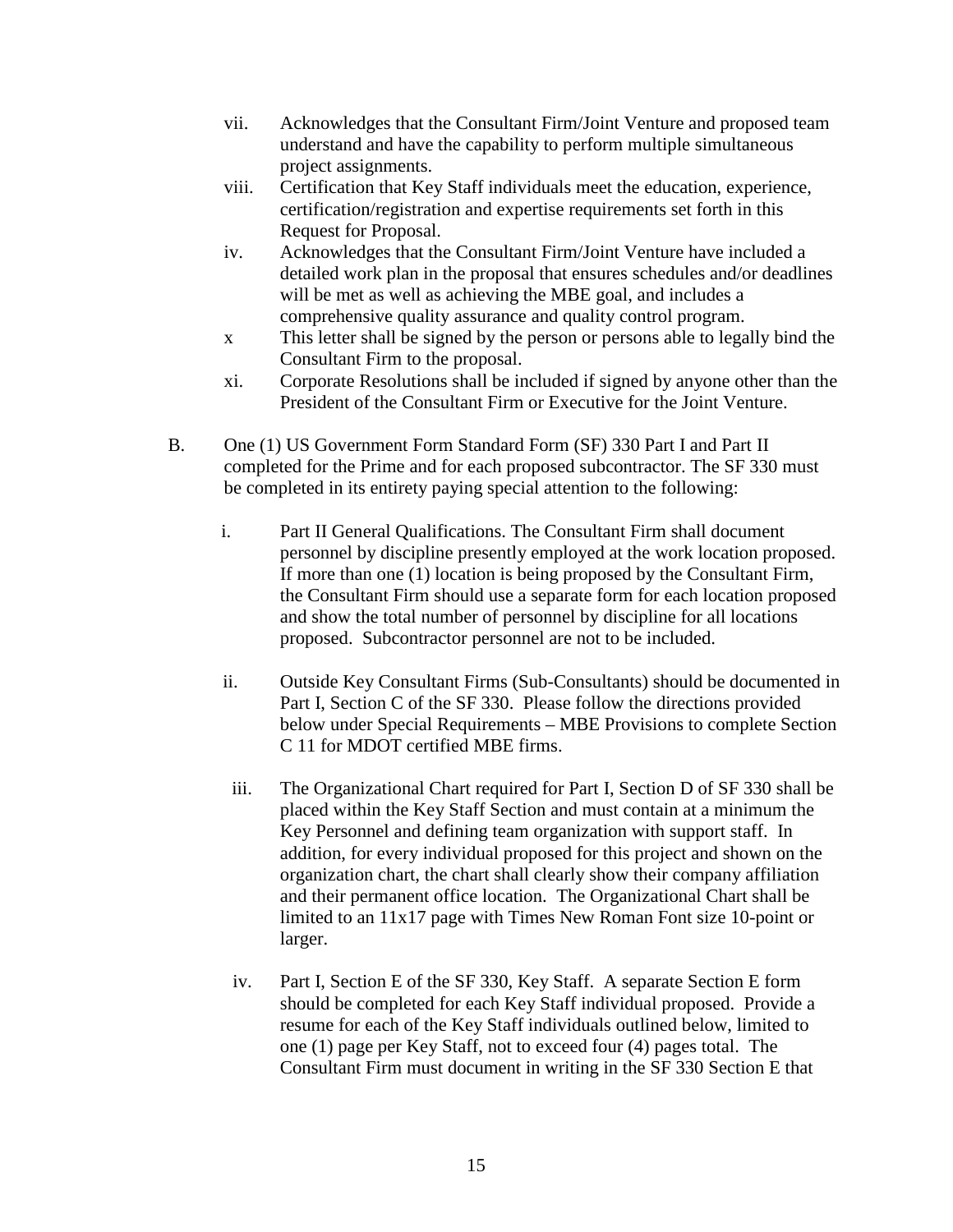the Key Staff individuals meet the following requirements/minimum qualifications:

- 1. **Key Staff 1**: **GEC Director** will be responsible for the day to day management of the overall I-495 & I-270 P3 Program to ensure adequate progress of work is achieved. The position must coordinate within the GEC and coordinate and align all efforts of those consultants and advisors working on the I-495 & I-270 P3 Program beyond this contract including the NEPA consultant, legal advisors, and financial advisors. Demonstrate successful past performance as an owner or owner representative either as a Project or Program Director or Deputy Director (or equal) in leading the successful commercial and financial close of a P3 agreement for a P3 highway, tolled facility. The GEC Director shall be employed by the Consultant Firm/Joint Venture Firm and shall serve as the Primary Liaison.
- 2. **Key Staff 2**: **P3 Advisory Lead** will be responsible for the development, management, and oversight of the P3 solicitation process. Demonstrate successful past performance in leading the development, management, and oversight of a P3 solicitation as an owner or owner representative.
- 3. **Key Staff 3**: **Technical Engineering and Support Lead** will be responsible for leading the technical engineering and support for the I-495 & I-270 P3 Program including areas such as roadway, water resources, structures, traffic, geotechnical, pavement, maintenance of traffic, landscape architecture, utilities, railroad, non-toll operations and maintenance, data collection, and right-ofway. This position shall be a Professional Engineer (PE) registered in the State of Maryland and demonstrate successful past performance in leading the technical development and engineering oversight of a relevant project or program. P3 experience is preferred.
- 4. **Key Staff 4**: **Tolling Lead** will be responsible for the leading the comprehensive toll services including policy, tolling concepts, access and operations studies, toll technology, toll infrastructure, concept of operations, development of back office requirements and agreements, and operations and performance criteria. Demonstrate successful past performance in providing comprehensive tolling services for relevant highway project or program. P3 experience is preferred.

The past performance set forth shall be performed within the past ten (10) years. Years of experience and applicable licenses and certifications, such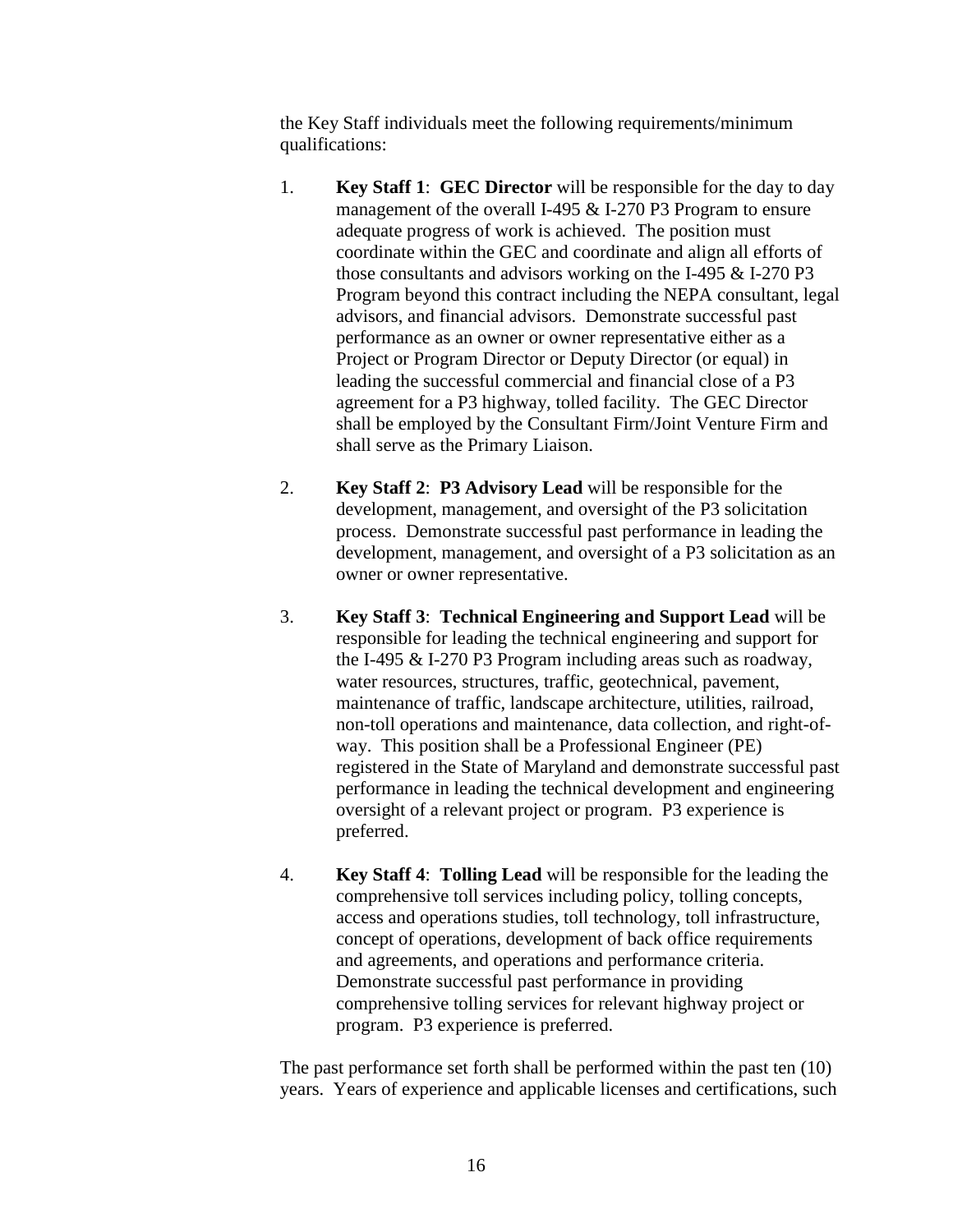as a PE License or Designated Design-Build Professional (DBIA) certification, shall be clearly documented on each resume.

The Secondary Liaison shall be a Key Staff as determined by the Consultant Firm/Joint Venture Firm. All Key Staff will be assigned onsite at the MDOT SHA I-495 & I-270 P3 Office at the start of this contract and remain for the duration of this contract, unless MDOT SHA determines otherwise.

- v. Where Maryland Registrations are required for the professional Key Staff, the Consultant Firm shall include in Part I Section E 17 of the SF 330 the words "Maryland Registered" and the Maryland License Registration Certificate Number for the individual. Where a Consultant Firm proposes an out of state professional engineer or architect, the Consultant Firm shall include in Part I Section E 17 of the SF330 the words "Maryland Registration Pending" along with the license registration number, discipline, and the US State where the individual is currently registered. Pending status must be resolved at the time of contract Notice to Proceed. Failure of the Consultant Firm to properly document Key Personnel requirements in writing will result in the Consultant Firm being precluded from further consideration for the Project.
- vi. SF 330 Section F Relevant Projects Which Best Illustrate Proposed Team's Qualifications: Limited to three (3) relevant projects, one (1) example project per page for a total not to exceed three (3) pages. Photos are acceptable; however, all photos count in the overall space limitations for the page and are considered illustrations and are not rated. The Relevant Projects set forth shall be recent experience performed within the past ten (10) years but preferred to be performed within the last five (5) years. (Information provided in this section shall become part of the rating/evaluation criteria for this project). Relevant Project #1 shall be a P3 highway, tolled facility project brought to successful commercial and financial close. Relevant Project #2 shall be a P3 project brought to successful commercial and financial close. Relevant Project #3 shall be a P3 or Design-Build highway project where the Consultant Firm functioned as an owner representative.
- vii. Section H of the SF 330 shall be limited to two  $(2)$  page(s) and must address the Consultant Firm's **specialized expertise** in the development and delivery of P3 projects or programs. Any information presented in Section H will be considered in the evaluation process.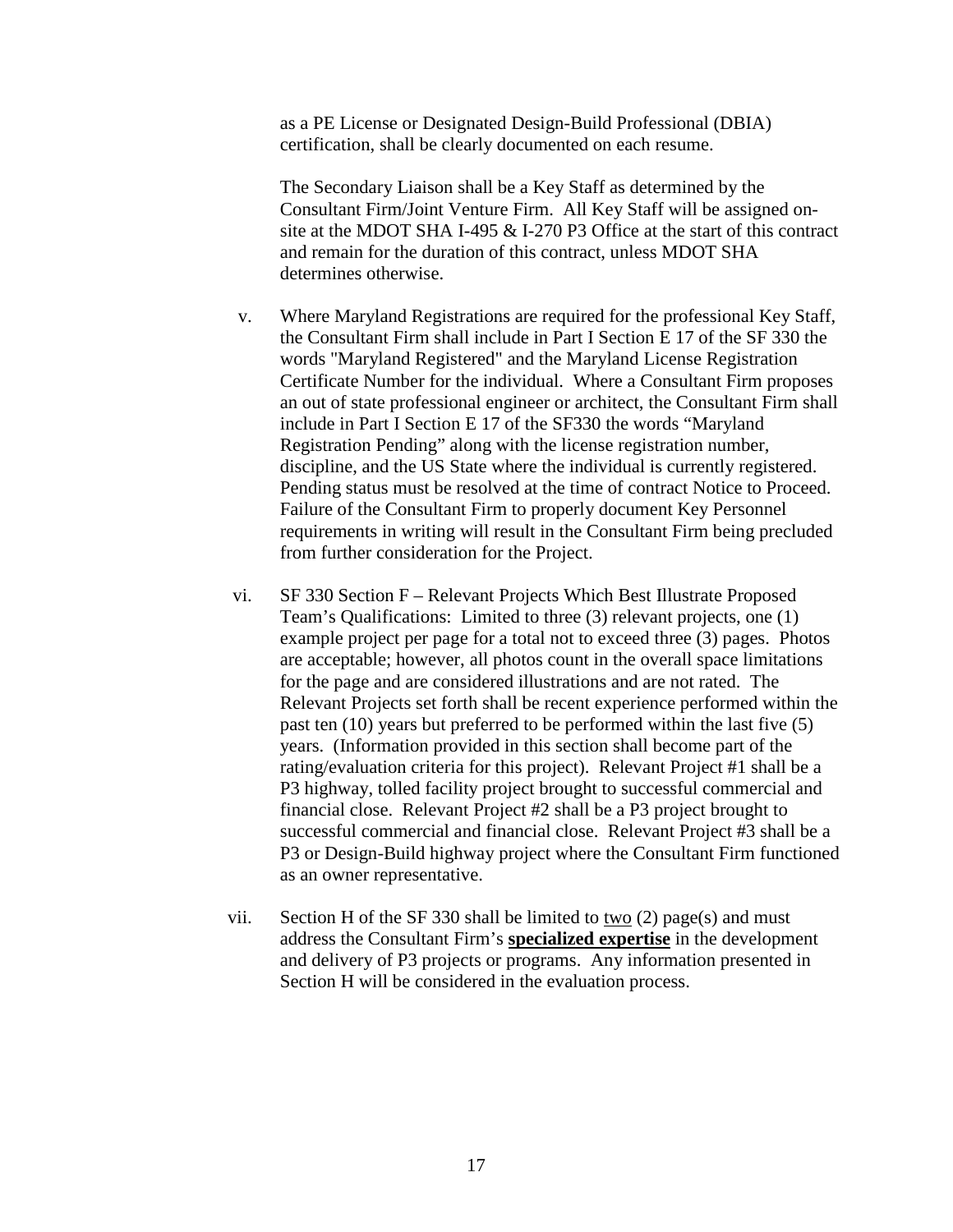## Additional Information regarding Key Staff replacements after Final Selection:

Key Staff changes may only be requested after final selection if the Key Staff is no longer available to perform on the contract or at the request/agreement of MDOT SHA. A letter outlining the reason for the change and the names of the Key Staff involved in the replacement request must be in writing on the firm's/joint venture's letterhead along with a one (1) page resume per the requirements outlined in this Request for Proposal.

i. Substitutions will be evaluated using the same Competitive Technical Rating Criteria and the Key Staff replacement's score must be equal or higher than the original Key Staff's score in order to be accepted/approved by MDOT SHA. All scores will remain confidential by MDOT SHA. Instructions for completing a resume are included in Section  $9B - Key$ Staff of this Request for Proposal.

## C. **Scope of Services and Work Plan** *- not to exceed one (1) page:*

The Scope of Services, Examples of Work, Certifications and Engineering Standards and Guidelines have been described previously in this RFP. The Prime Consultant Firm/Joint Venture must submit a maximum of one (1) page letter certifying the following:

- Has read and fully understands the requirements set forth to be provided for this contract;
- The Prime Consultant Firm/Joint Venture and proposed team possesses the expertise, resources, knowledge and technical ability to perform and deliver all the requirements set forth for this contract;
- Acknowledges this is an open-ended work-order based contract and understands that work-orders will be assigned with schedules and/or deadlines to provide deliverables, services, etc.;
- The Prime Consultant Firm/Joint Venture and proposed team understands and has the capability to perform multiple simultaneous project assignments;
- Has a detailed work plan in place to ensure schedules and/or deadlines will be met as well as achieving the MBE goal;
- The work plan includes a comprehensive quality assurance and quality control program; and;
- Other statements are at the discretion of the Prime Consultant Firm/Joint Venture as this is not an all-inclusive list.

The one (1) page maximum certification letter must be on the Prime Consultant Firm's/Joint Venture's letterhead and must be dated and signed by the Principal of the Prime Consultant Firm/Joint Venture. The format and overall content other than the required certification statements outlined above are that the Prime Consultant Firm's/Joint Venture's discretion.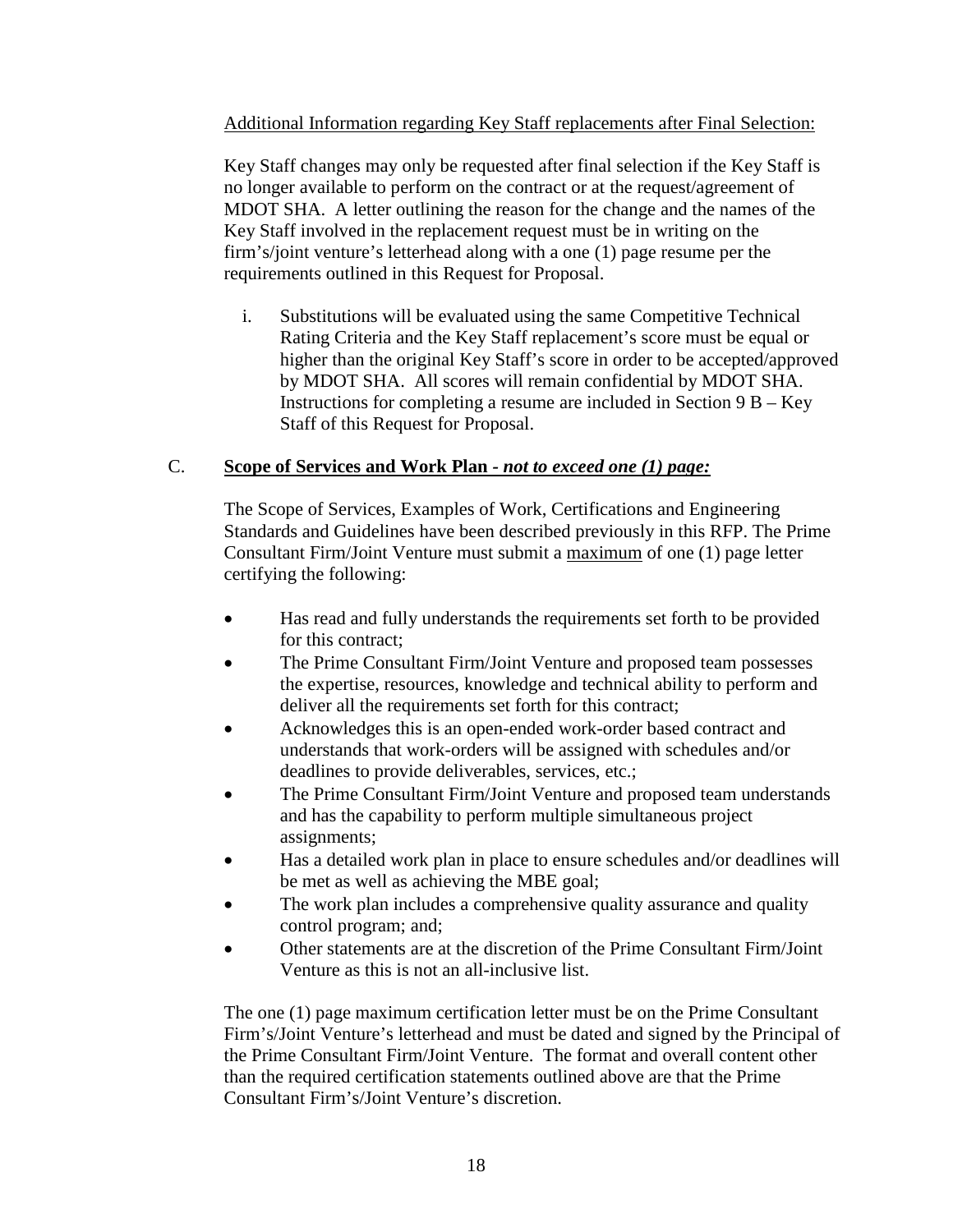#### D. **Subcontractors Commitment** *– no page limits as this section may vary:*

The Technical Proposals are to be explicit with respect to the work to be performed by all subcontractors proposed. A Letter of Commitment is required for each proposed Sub-Consultant. While the format and overall content is at the firm's discretion, a Letter of Commitment must at a minimum:

- Be on the Sub-Consultant's letterhead:
- List the services proposed to be provided;
- Certify the firm is able to provide the required resources, services, etc.;
- List the applicable NAICS Codes for the services/work to be performed in support of the project, and overall percentage of work to be performed for the contract;
- NAICS Codes must be the same as those listed in Section C 11 of the SF 330 for each Sub-Consultant
- Be signed and dated by the Principal/President of the firm, and;
- If a firm is a MDOT Certified MBE, include the MDOT Certification number. and applicable NAICS codes consistent with the work to be performed.

#### E. **MBE Compliance** *- the Consultant Firm shall include the executed "MDOT MBE Forms (A&B)" – no page limits as this section may vary:*

A contract goal of **twenty percent (20%)** has been established for MBE participation. MDOT SHA has further established that, within the contract goal, there shall be a sub-goal of a minimum of seven **percent (7%)** participation by firms classified as African American-owned firms, a sub-goal of a minimum of **zero percent (0%)** participation by firms classified as Asian American-owned firms, a sub-goal of a minimum of **two percent (2%)** participation by firms classified as Hispanic American-owned firms, a sub-goal of a minimum of **nine percent (9%)** participation by firms classified as Women-owned firms, and a sub-goal of a minimum of **one percent (1%)** participation by firms classified as Veteran-owned firms.

This section must include an introduction letter listing all the proposed MDOT Certified MBE firms, associated MDOT Certification Numbers, proposed work and percentages, NAICS codes applicable to the work to be performed, and the name and contact information of the DBE Consultant Liaison Officer for Minority Affairs. The introduction letter is not required to be on the Consultant Firm's letterhead or signed and dated. The format is at the Consultant Firm's discretion.

## F. **Time Distribution"** *- not to exceed one (1) page consisting of the following***:**

The Consultant Firm shall not include man-hour estimates in the Technical Proposal. The Consultant Firm shall include a one (1) page listing of those classifications proposed for services and the percentages of time estimated for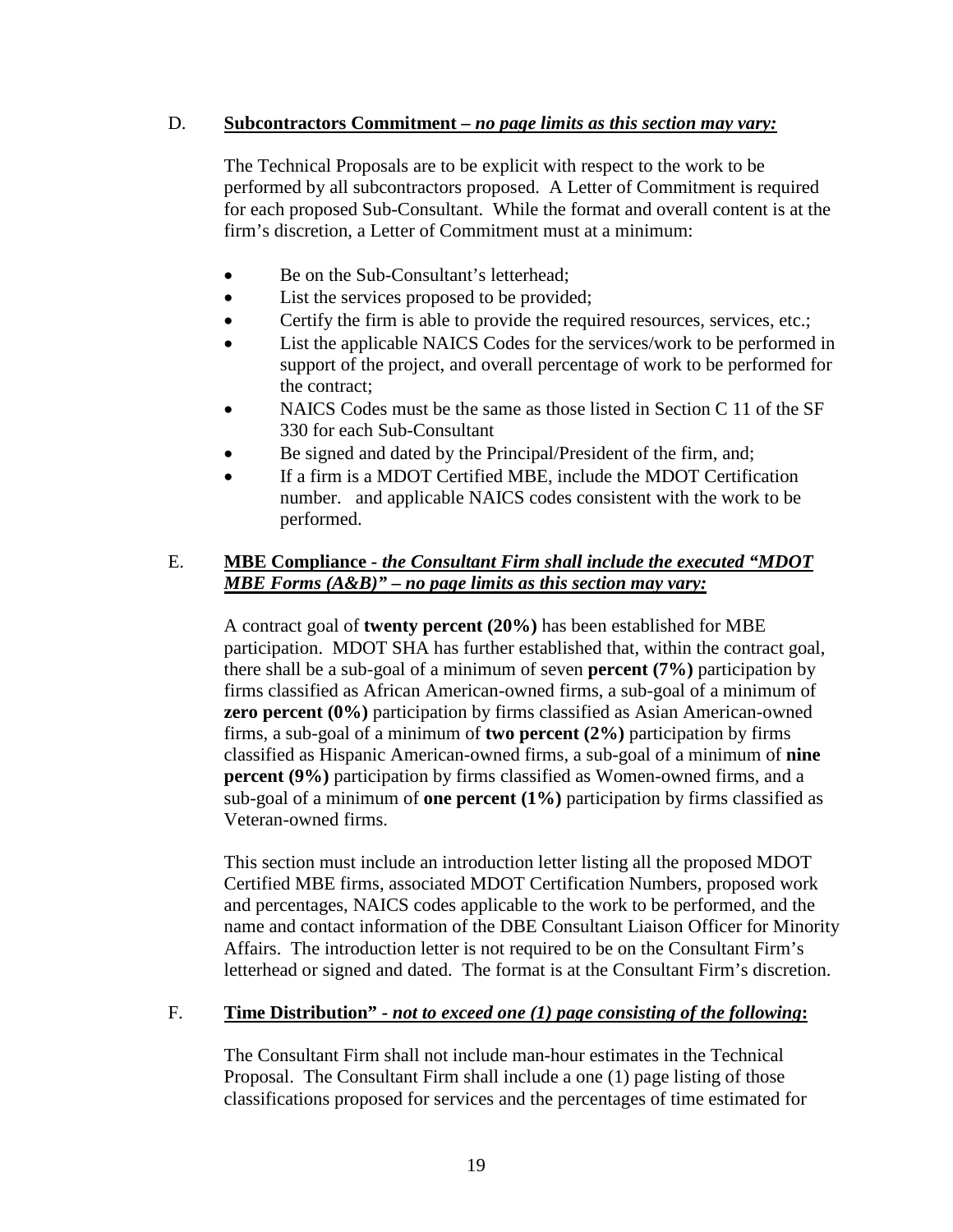each classification. Percentages shall total one hundred percent (100%). A column of percentages of time estimated for each classification are to be shown for the Prime Consultant, for each subcontractor proposed, and one (1) column showing totals which are to add up to 100%. When multiple firms are used, the total for each firm must add up to something less than 100%. The following classifications and estimated percentages of time to be used for the contract assignments are:

| Classification                                  | Est. Office | Est. Field | Total |
|-------------------------------------------------|-------------|------------|-------|
| Senior Program Lead                             | 0.5%        | 5.5%       | 6%    |
| Program Lead                                    | 0.5%        | 7%         | 7.5%  |
| Senior Program Advisor                          | 0.5%        | 7%         | 7.5%  |
| <b>Senior Technical Provisions Professional</b> | 4%          | 12%        | 16%   |
| <b>Technical Provisions Professional</b>        | 9%          | 10%        | 19%   |
| Senior Specialist                               | 11.5%       | 12%        | 23.5% |
| <b>Technical Manager</b>                        | 8%          | 8%         | 16%   |
| Surveyor                                        | 0%          | 1%         | 1%    |
| Technician                                      | 0%          | 0.5%       | 0.5%  |
| Party Chief                                     | 0%          | 0.5%       | 0.5%  |
| <b>Instrument Person</b>                        | 0%          | 0.5%       | 0.5%  |
| Chain/Rod Person                                | 0%          | 0.5%       | 0.5%  |
| <b>Senior Construction Manager</b>              | 0%          | 0.75%      | 0.75% |
| <b>Construction Manager</b>                     | 0%          | 0.75%      | 0.75% |
| Total                                           | 34%         | 66%        | 100%  |

This percentage is applicable to the total dollar amount of the Price Proposal to be developed at a later date, and not to time estimates. No overtime work shall be performed unless directed by MDOT SHA.

#### G. **Insurance Requirements:**

A copy of the Prime Consultant Firm's current certificate(s) of insurance. A copy of the Prime's current certificate(s) of insurance, which should contain, as a minimum, the following:

- i. Carrier (Name and Address)
- ii. Type of Insurance
- iii. Amount of Coverage
- iv. Period covered by Insurance
- v. Any exclusions

Insurance coverage will be one (1) of the areas evaluated when Technical Proposals are reviewed. Failure of the Consultant Firm to submit satisfactorily to these requirements may result in MDOT SHA rejecting the proposal(s). MDOT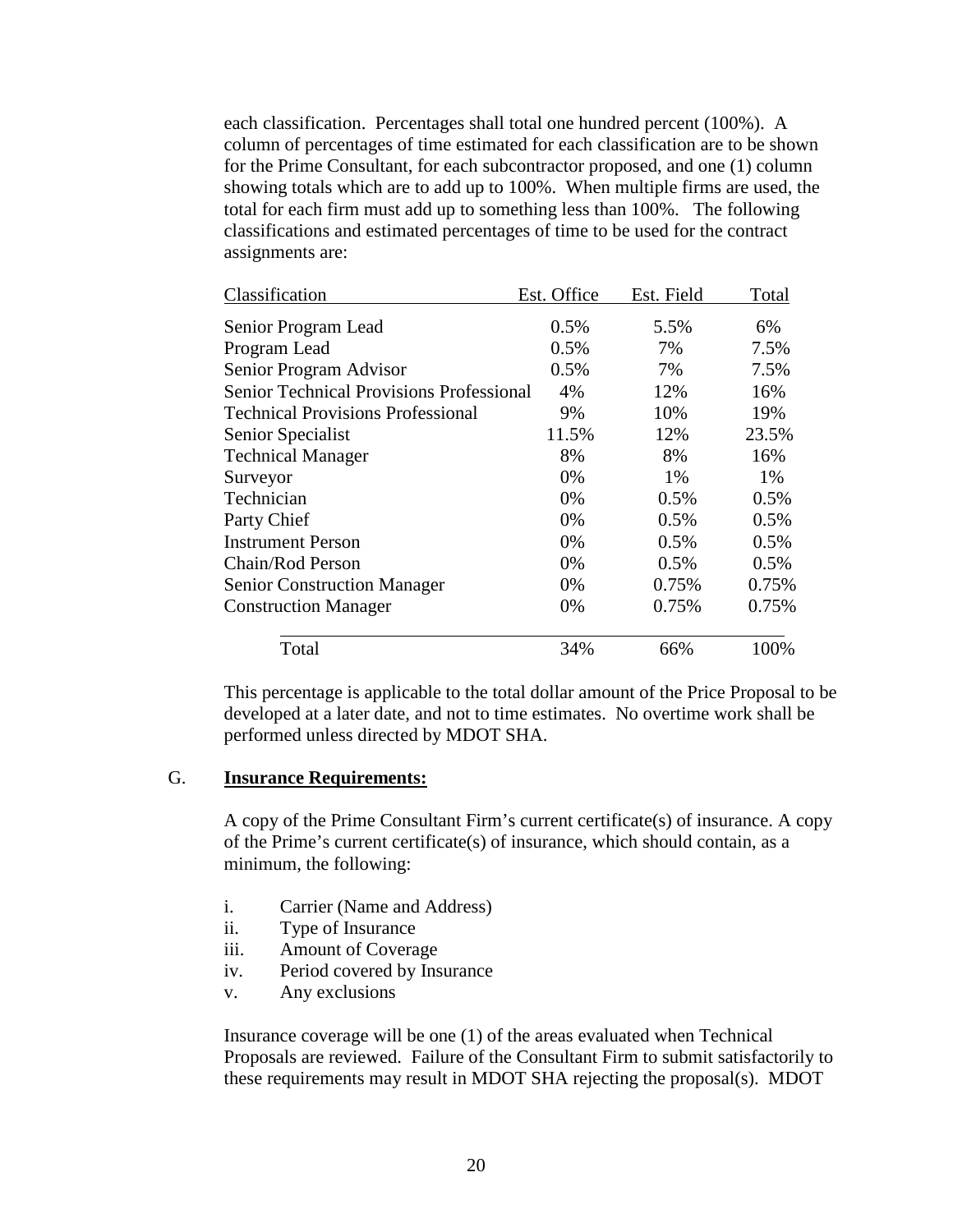SHA requires the following minimum levels of insurance coverage for this contract:

a. Worker's Compensation and Employer's Liability

The Consultant Firm shall, at all times, maintain and keep in force such insurance as will protect him from claims under the Worker's Compensation Act of the State of Maryland and maintain and keep Employer's Liability Insurance at a limit of One Million Dollars (\$1,000,000.00). The \$1,000,000 employer liability can be satisfied by an Umbrella/Excess Policy, as long as it is specific to "Employer's Liability".

b. Commercial General Liability Insurance

The Consultant Firm shall maintain Commercial General Liability Insurance in the amount of at least One Million Dollars (\$1,000,000.00) Combined Single Limit for Bodily Injury Liability and Property Damage Liability Insurance per occurrence, and Two Million Dollars (\$2,000,000.00) in the aggregate.

c. Comprehensive Automobile Liability Insurance

The Consultant Firm shall maintain Comprehensive Automobile Liability Insurance (including all automotive equipment owned, operated, rented, or leased), in the amount of at least One Million Dollars (\$1,000,000.00). Combined Single Limit for bodily injury and property damage.

d. Professional Liability Insurance

The Consultant Firm shall maintain Professional Liability Insurance in the amount of at least One Million Dollars (\$1,000,000.00).

#### H. **Potential Restrictions:**

As per State Finance and Procurement Article 17-701 – 17-707 of the Annotated Code of Maryland, a Consultant Firm engaging in investment activities with companies appearing on the Investment Activities in Iran list is ineligible for bid/proposal/award. The Investment Activities list is located at [www.bpw.state.md.us](http://www.bpw.state.md.us/) of the Maryland Board of Public Works (BPW) website. As per the BPW Advisory No.: 2013-1, Date Issued January 1, 2013, an officer of the Consultant Firm shall provide a signed original certification as per language stated on the BPW Advisory page. If the Consultant Firm is a joint venture, officers from all companies forming the joint venture shall provide a signed original certification.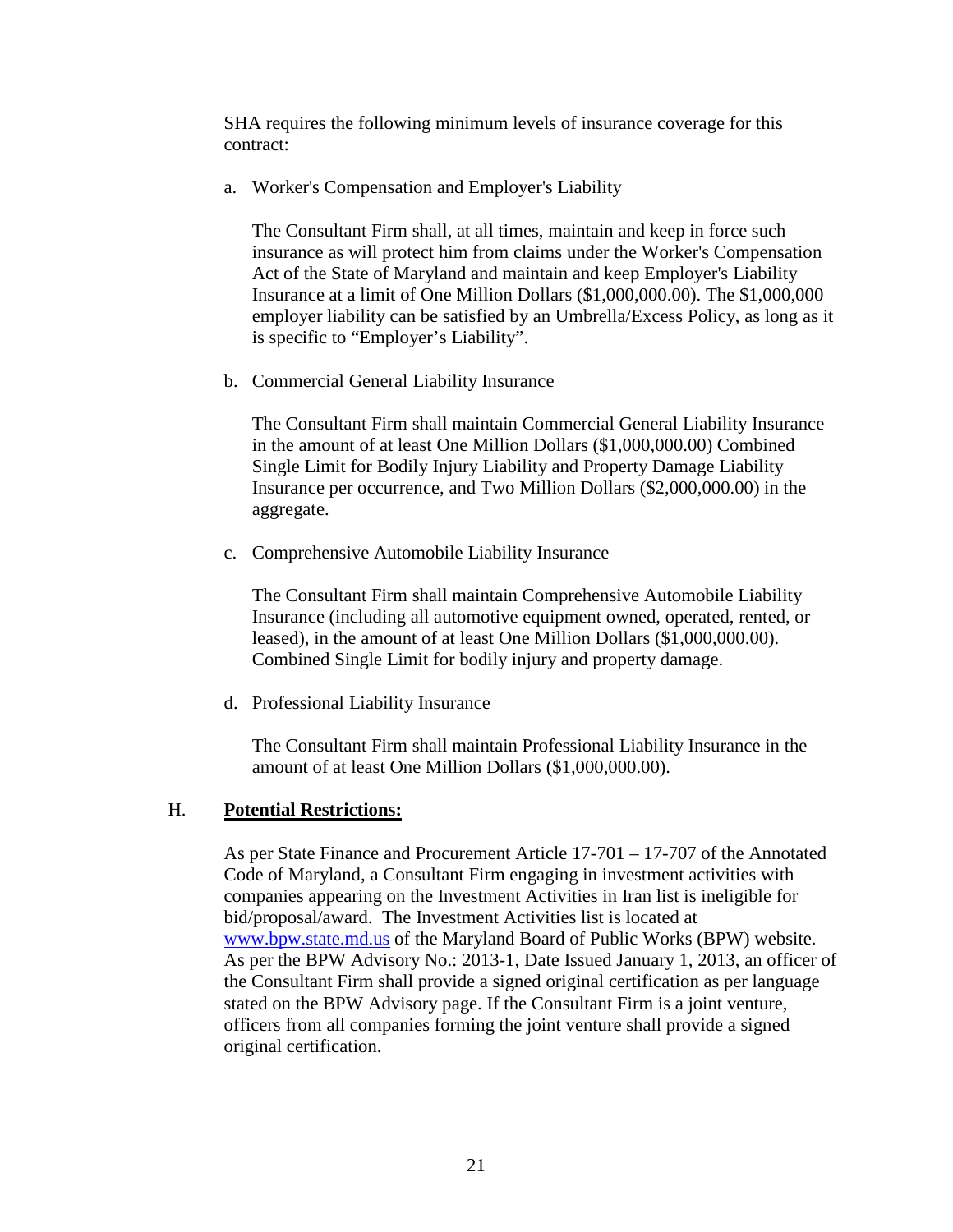In preparing its proposal on this project, the Offeror has considered all proposals submitted from qualified, potential subcontractors and suppliers, and has not, in the solicitation, selection, or commercial treatment of any subcontractor, vendor, or supplier, refused to transact or terminated business activities, or taken other actions intended to limit commercial relations, with a person or entity on the basis of Israeli national origin, or residence or incorporation in Israel and its territories. The Offeror also has not retaliated against any person or other entity for reporting such refusal, termination, or commercially limiting actions. Without limiting any other provision of the solicitation for proposals for this project, it is understood and agreed that, if this certification is false, such false certification will constitute grounds for the State to reject the proposal submitted by the Offeror on this project, and terminate any contract awarded based on the bid/proposal

#### 10. **Oral Presentation**

The Consultant Firm will be required to provide an Oral Presentation which will consist of the following:

- Oral Presentations will be scheduled on September 21, 2018 and September 24, 2018. **Only those Consultant Firms that have been determined by MDOT SHA to have met the minimum Key Staff and Relevant Projects requirements will be scheduled for an Oral Presentation.**
- Attendance will be limited to ten (10) individuals. The presentation shall be led by the proposed GEC Director and all Key Staff shall present as part of the Oral Presentation. The remainder of the individuals attending the Oral Presentation and level of participation is up to the Consultant Firm; however, all attendees shall be employees of the Prime Consultant Firm/Joint Venture and/or Sub-Consultants. No additional individuals will be allowed to attend to Oral Presentations, even in a support role. No access to the presentation room will be provided prior to the Oral Presentation start time.
- The Oral Presentation will be a total of two (2) hours. Set-up and breakdown times are included within the two hours.
- MDOT SHA will provide a screen for the presentation. All other equipment shall be provided by the Consultant Firm.
- The Consultant Firm shall provide one electronic copy on a Flash Drive and six (6) hard copies of all presentation materials for MDOT SHA's use.

The Oral Presentation shall address the following:

- The approach the Consultant Firm will utilize to provide the services necessary to deliver the I-495 & I-270 P3 Program;
- How the expertise of the Key Staff and support staff will ensure successful delivery of the I-495  $&$  I-270 P3 Program;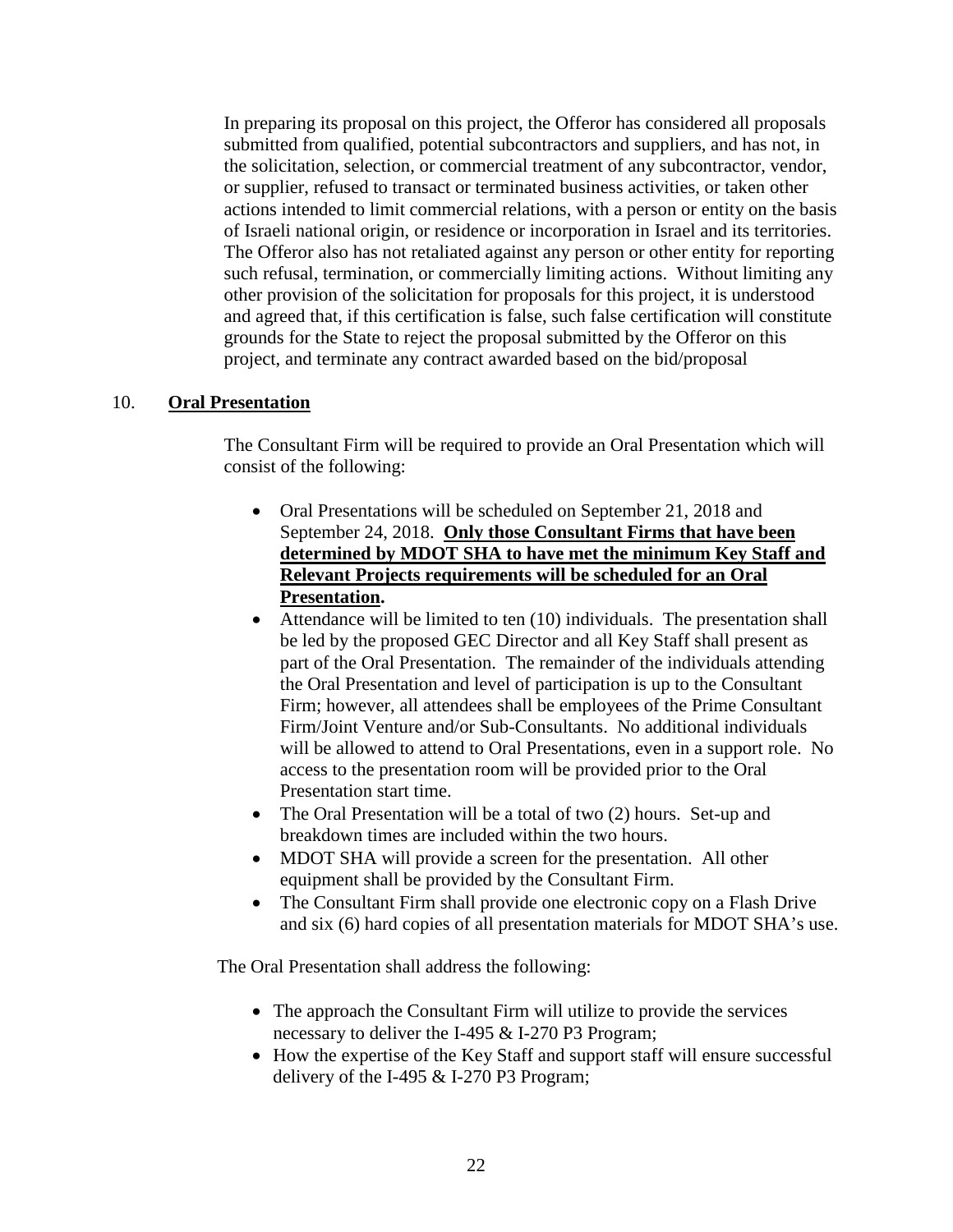- How the organization of the Consultant Firm will ensure successful delivery of the I-495  $&$  I-270 P3 Program;
- The staffing levels that will be dedicated to the I-495 & I-270 P3 Program to be provided both on-site and off-site;
- How the Consultant Firm will adapt to the ever-evolving needs to the I-495 & I-270 P3 Program;
- How the Consultant Firm will integrate with the MDOT SHA I-495 & I-270 P3 Office, including other consultants (NEPA consultant, Blackwater, PRR, Inc., CDM Smith, McCormick Taylor) and financial and legal advisors, and lead the successful delivery of the I-495 & I-270 P3 Program; and
- How the Consultant Firm will develop the I-495 & I-270 P3 Program with minimal MDOT SHA oversight while ensuring MDOT SHA is updated of progress and provided the necessary information and time to make decisions.

# 11. **Services/Materials to be provided by MDOT SHA:**

MDOT SHA will furnish those services and information as set forth in Volume II, Section IV of the "Specifications for Consulting Engineers' Services" to complete the environmental documents for the I-495 & I-270 Managed Lanes Study and for the subsequent study along I-270 from I-370 to I-70. The Consultant Firm will have access to all information generated to provide the services noted in this RFP in support of these efforts.

A list of services by MDOT SHA for each specific project assignment will be provided at the time the Consultant Firm's services are requested. Assignment will generally require the Consultant Firm to independently provide a full range of services necessary to address MDOT SHA's needs. MDOT SHA will allow the Consultant Firm access to MDOT SHA properties, where required for program work. MDOT SHA will provide all computer equipment and programs for staff working at the I-495 & I-270 P3 Office.

This is not an all-inclusive list. MDOT SHA may provide additional services/materials as appropriate.

## 11. **Progress Reports:**

The Consultant Firm must submit monthly progress reports for assigned projects (including a detailed account of work performed that is being billed, outstanding issues, summary of additional work requests, percent completed, any anticipated delays, etc.). This report must be submitted with the monthly invoice.